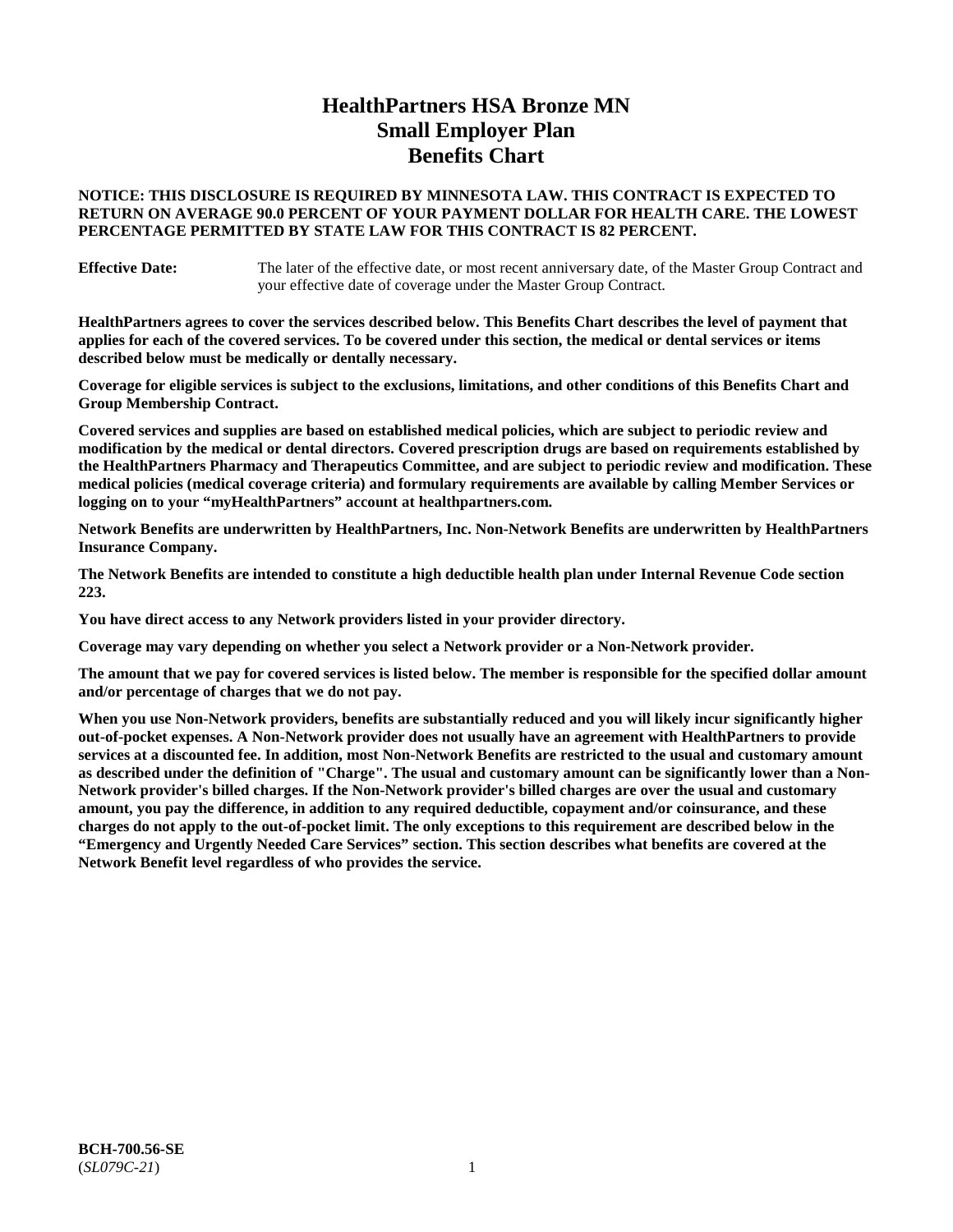# **These definitions apply to this Benefits Chart. They also apply to the Contract.**

| <b>Biosimilar Drugs:</b> | A prescription drug, approved by the Food and Drug Administration (FDA), that the FDA has<br>determined is biosimilar to and interchangeable with a biological brand name drug. Biosimilar<br>drugs are not considered generic drugs and are not covered under the generic drug benefit.                                                                                                                                                                                                                                                                                                                                           |
|--------------------------|------------------------------------------------------------------------------------------------------------------------------------------------------------------------------------------------------------------------------------------------------------------------------------------------------------------------------------------------------------------------------------------------------------------------------------------------------------------------------------------------------------------------------------------------------------------------------------------------------------------------------------|
| <b>Brand Name Drug:</b>  | A prescription drug, approved by the Food and Drug Administration (FDA), that is manufactured,<br>sold, or licensed for sale under a trademark by the pharmaceutical company that originally<br>researched and developed the drug. Brand name drugs have the same active-ingredient formula as<br>the generic version of the drug. However, generic drugs are manufactured and sold by other drug<br>manufacturers and are generally not available until after the patent on the brand name drug has<br>expired. A few brand name drugs may be covered at the generic drug benefit level if this is<br>indicated on the formulary. |
| <b>Calendar Year:</b>    | This is the 12-month period beginning 12:01 A.M. Central Time, on January 1, and ending 12:00<br>A.M. Central Time of the next following December 31.                                                                                                                                                                                                                                                                                                                                                                                                                                                                              |
| <b>Charge:</b>           | For covered services delivered by participating network providers, this is the provider's discounted<br>charge for a given medical/surgical service, procedure or item.                                                                                                                                                                                                                                                                                                                                                                                                                                                            |
|                          | For covered services delivered by non-network providers, a contracted rate may apply if such<br>arrangement is available to HealthPartners.                                                                                                                                                                                                                                                                                                                                                                                                                                                                                        |
|                          | For the Usual and Customary charge for covered services delivered by non-network providers, our<br>payment is calculated using one of the following options to be determined at HealthPartners'<br>discretion: 1) a percentage of the Medicare fee schedule; 2) a comparable schedule if the services<br>is not on the Medicare fee schedule; 3) a commercially reasonable rate for such service.                                                                                                                                                                                                                                  |
|                          | The Usual and Customary Charge is the maximum amount allowed that we consider in the<br>calculation of the payment of charges incurred for certain covered services. You must pay for any<br>charges above the usual and customary charge, and they do not apply to the out-of-pocket limit.                                                                                                                                                                                                                                                                                                                                       |
|                          | A charge is incurred for covered ambulatory medical and surgical services, on the date the service<br>or item is provided. A charge is incurred for covered inpatient services, on the date of admission to<br>a hospital. To be covered, a charge must be incurred on or after the member's effective date and<br>on or before the termination date.                                                                                                                                                                                                                                                                              |
| Copayment/Coinsurance:   | The specified dollar amount, or percentage, of charges incurred for covered services, which we do<br>not pay, but which a member must pay, each time a member receives certain medical services,<br>procedures or items. Our payment for those covered services or items begins after the copayment<br>or coinsurance is satisfied. Covered services or items requiring a copayment or coinsurance are<br>specified in this Benefits Chart.                                                                                                                                                                                        |
|                          | For services provided by a network provider:                                                                                                                                                                                                                                                                                                                                                                                                                                                                                                                                                                                       |
|                          | An amount which is listed as a flat dollar copayment is applied to a network provider's discounted<br>charges for a given service. However, if the network provider's discounted charge for a service or<br>item is less than the flat dollar copayment, you will pay the network provider's discounted charge.<br>An amount which is listed as a percentage of charges or coinsurance is based on the network<br>provider's discounted charges, calculated at the time the claim is processed, which may include an<br>agreed upon fee schedule rate for case rate or withhold arrangements.                                      |
|                          | For services provided by a non-network provider:                                                                                                                                                                                                                                                                                                                                                                                                                                                                                                                                                                                   |
|                          | Any copayment or coinsurance is applied to the lesser of the provider's charges or the usual and<br>customary charge for a service.                                                                                                                                                                                                                                                                                                                                                                                                                                                                                                |
|                          | A copayment or coinsurance is due at the time a service is provided, or when billed by the<br>provider. The copayment or coinsurance applicable for a scheduled visit with a network provider<br>will be collected for each visit, late cancellation and failed appointment. Services may not be<br>withheld for failure to pay a deductible or coinsurance at or prior to the time of service.                                                                                                                                                                                                                                    |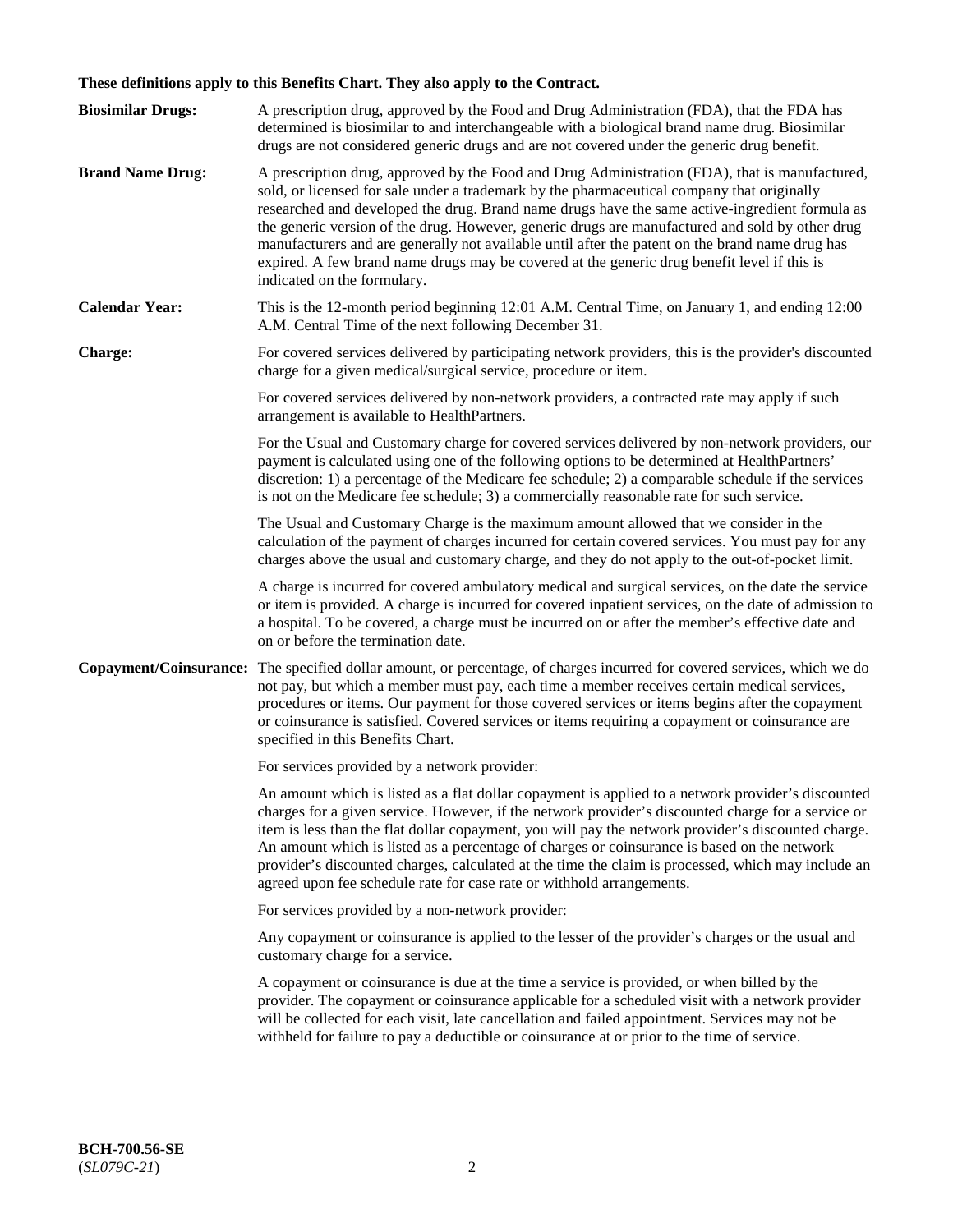| Deductible:       | The specified dollar amount of charges incurred for covered services, which we do not pay, but a<br>member or a family has to pay first in a calendar year. Our payment for those services or items<br>begins after the deductible is satisfied. For network providers, the amount of the charges that apply<br>to the deductible are based on the network provider's discounted charges, calculated at the time<br>the claim is processed, which may include an agreed upon fee schedule rate for case rate or<br>withhold arrangements. For non-network providers, the amount of charges that apply to the<br>deductible are the lesser of the provider's charges or the usual and customary charge for a service.                                                                                                                                                                                                                                                                                                                                                                                                                                                                                                                                             |
|-------------------|------------------------------------------------------------------------------------------------------------------------------------------------------------------------------------------------------------------------------------------------------------------------------------------------------------------------------------------------------------------------------------------------------------------------------------------------------------------------------------------------------------------------------------------------------------------------------------------------------------------------------------------------------------------------------------------------------------------------------------------------------------------------------------------------------------------------------------------------------------------------------------------------------------------------------------------------------------------------------------------------------------------------------------------------------------------------------------------------------------------------------------------------------------------------------------------------------------------------------------------------------------------|
|                   | Any amounts paid or reimbursed by a third party, including but not limited to: point of service<br>rebates, manufacturer coupons, manufacturer debit cards or other forms of direct reimbursement to<br>a member for a product or service, will not apply toward your deductible, to the extent permitted<br>under state and federal law.                                                                                                                                                                                                                                                                                                                                                                                                                                                                                                                                                                                                                                                                                                                                                                                                                                                                                                                        |
|                   | Your plan has an embedded deductible. This means once a member meets the individual<br>deductible, the plan begins paying benefits for that person. If two or more members of the family<br>meet the family deductible, the plan begins paying benefits for all members of the family,<br>regardless of whether each member has met the individual deductible. However, a member may<br>not contribute more than the individual deductible toward the family deductible.                                                                                                                                                                                                                                                                                                                                                                                                                                                                                                                                                                                                                                                                                                                                                                                         |
|                   | All services are subject to the deductible unless otherwise indicated below in this Benefits Chart.                                                                                                                                                                                                                                                                                                                                                                                                                                                                                                                                                                                                                                                                                                                                                                                                                                                                                                                                                                                                                                                                                                                                                              |
| <b>Formulary:</b> | This is a current list, which may be revised from time to time, of formulary prescription drugs,<br>medications, equipment and supplies covered by us as indicated in the Benefits Chart which are<br>covered at the highest benefit level. Some drugs may require prior authorization to be covered as<br>formulary drugs. You may be granted an exception to the formulary that is available to you upon<br>request. These guidelines and procedures include exceptions to the formulary for anti-psychotic<br>prescription drugs prescribed to treat emotional disturbances or mental illness if your health care<br>provider (1) indicates to the dispensing pharmacist, orally or in writing, that the prescription must<br>be dispensed as indicated and (2) certifies in writing to us that the prescribed drug will best treat<br>your condition. Also, you may continue to receive certain non-formulary prescription drugs for<br>diagnosed mental illness or emotional disturbance when our formulary changes or you change<br>health plans for up to one year following the change. We also have written guidelines and<br>procedures for granting formulary exceptions for other drugs that are available to you upon request<br>or on our website. |
|                   | HMO Formulary Exception Process (including antipsychotic drugs). If you are prescribed a<br>drug, we must promptly grant you an exception to our formulary when your health care provider<br>indicates to us that:                                                                                                                                                                                                                                                                                                                                                                                                                                                                                                                                                                                                                                                                                                                                                                                                                                                                                                                                                                                                                                               |
|                   | (1) the formulary drug causes an adverse reaction to the patient;<br>(2) the formulary drug is contraindicated for the patient; or<br>(3) the health care provider demonstrates that the prescription drug must be dispensed as written<br>to provide maximum medical benefit to the patient.                                                                                                                                                                                                                                                                                                                                                                                                                                                                                                                                                                                                                                                                                                                                                                                                                                                                                                                                                                    |
|                   | The formulary, and information on drugs that require authorization, are available by calling<br>Member Services or logging on to your "myHealthPartners" account at healthpartners.com.                                                                                                                                                                                                                                                                                                                                                                                                                                                                                                                                                                                                                                                                                                                                                                                                                                                                                                                                                                                                                                                                          |
|                   | Formulary Changes. The formulary may change throughout the year. If you are affected by a<br>formulary change, you will receive at least 30 days' advanced notice of that change, and you<br>may request a formulary exception.                                                                                                                                                                                                                                                                                                                                                                                                                                                                                                                                                                                                                                                                                                                                                                                                                                                                                                                                                                                                                                  |
|                   |                                                                                                                                                                                                                                                                                                                                                                                                                                                                                                                                                                                                                                                                                                                                                                                                                                                                                                                                                                                                                                                                                                                                                                                                                                                                  |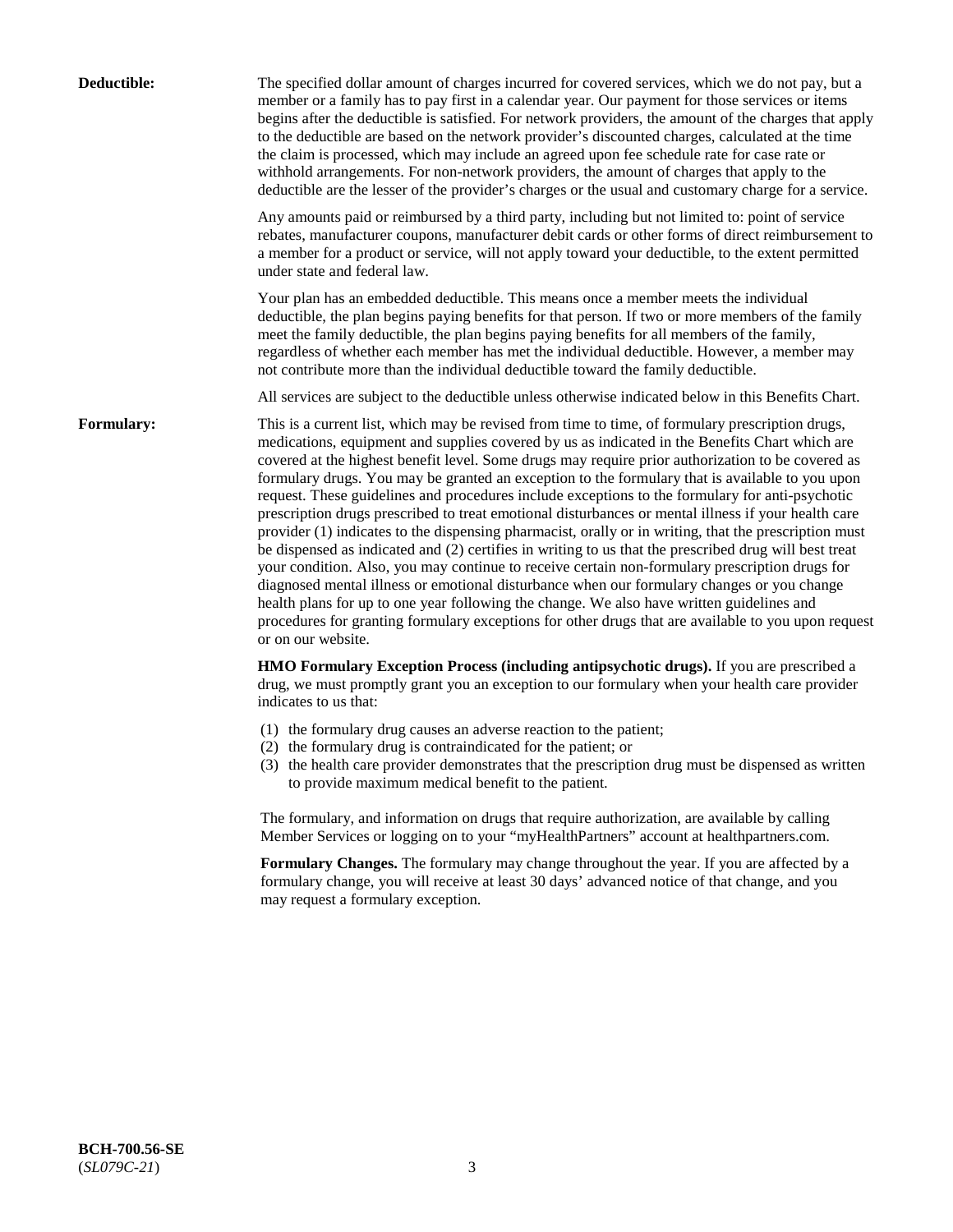### **Federal Formulary Exception Process:**

If you are prescribed a drug that is not included on the formulary and your plan does not cover nonformulary drugs, you, your designee or your prescribing physician may request a review through our formulary exception process, which includes external review. This process is described below.

- **1. Standard Exception Request.** If your provider prescribes a drug that is not on our formulary, you may submit a standard exception request. If you, your designee or your prescribing provider submit a standard exception request, we must make our coverage determination and notify you within 72 hours of our receipt of the request. If we grant the exception to cover the drug, we are required to cover the drug for the duration of the prescription, including refills.
- **2. Expedited Exception Request.** If your provider prescribes a drug that is not on our formulary, you may submit an expedited exception request if there are exigent circumstances. Exigent circumstances exist when you are suffering from a health condition that may seriously jeopardize your life, health, or ability to regain maximum function or when you are undergoing a current course using a nonformulary drug. If you, your designee or your prescribing provider submit an expedited exception request, we must make our coverage determination and notify you within 24 hours of our receipt of the request. If we grant the exception to cover the drug, we are required to cover the drug for the duration of the prescription, including refills. If we grant an exception based on exigent circumstances, we must cover the drug for the duration of the exigency.
- **3. Federal External Review Exception Request.** If coverage of a drug is denied after an exception request review under items 1. or 2. above, you, your designee, or your prescribing provider may request an external review exception request. If the initial request was a standard exception request, we must notify you or your designee and the prescribing provider of the coverage determination within 72 hours of our receipt of your request for external review. If the initial request was an expedited exception request, we must notify you or your designee and the prescribing provider of the coverage determination within 24 hours our receipt of your request for external review. If you are granted an exception after the external review exception request, we are required to cover the drug for the duration of the prescription, if the initial request was a standard exception request. If the initial request was an expedited exception request, we must provide coverage for the duration of the exigency.
- **4. State External Review Request.** If coverage of the drug is denied after a federal external review exception request under item 3. above, you may request an external review under the "Disputes and Complaints" section, "External Complaints Procedures" in the Group Membership Contract.
- **Generic Drug:** A prescription drug, approved by the Food and Drug Administration (FDA) that the FDA has determined is comparable to a brand name drug product in dosage form, strength, route of administration, quality, intended use and documented bioequivalence. Generally, generic drugs cost less than brand name drugs. Some brand name drugs may be covered at the generic drug benefit level if this is indicated on the formulary.
- **Non-Formulary Drug:** This is a prescription drug approved by the Food and Drug Administration (FDA) that is not on the formulary, is medically necessary and is not investigative or otherwise excluded under this Benefits Chart.
- **Out-of-Pocket Expenses:** You pay the specified copayments/coinsurance and deductibles applicable for particular services, subject to the out-of-pocket limit described below. These amounts are in addition to the monthly enrollment payments.
- **Out-of-Pocket Limit:** You pay the copayments/coinsurance and deductibles for covered services, to the individual or family out-of-pocket limit. Thereafter we cover 100% of the charges incurred for all other covered services, for the rest of the calendar year. You pay amounts greater than the out-of-pocket limit if you exceed any visit or day limits.

Non-Network Benefits above the usual and customary charge (see definition of charge above) do not apply to the out-of-pocket limit.

Non-Network benefits for transplant surgery do not apply to the out-of-pocket limit.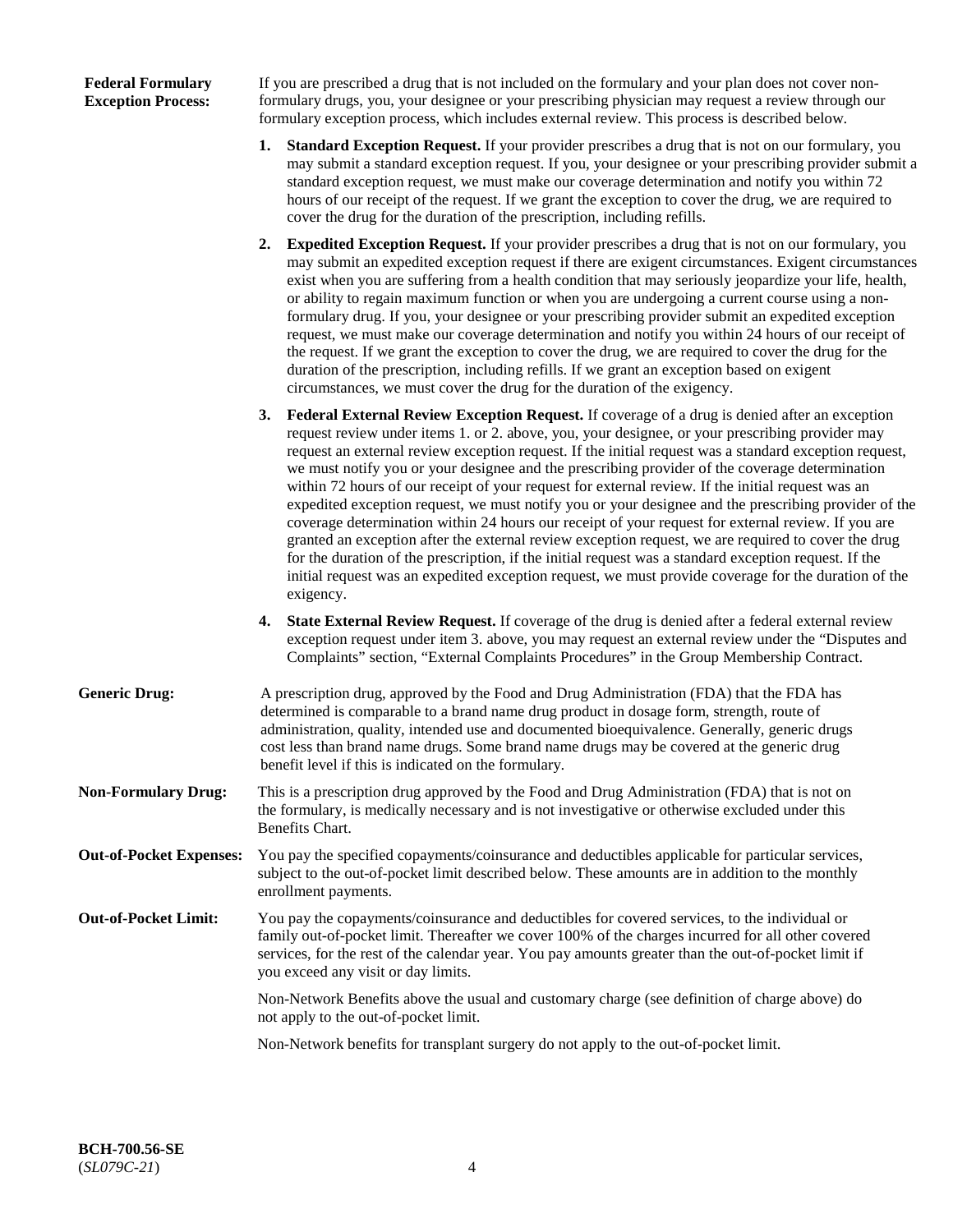Any amounts paid or reimbursed by a third party, including but not limited to: point of service rebates, manufacturer coupons, manufacturer debit cards or other forms of direct reimbursement to a member for a product or service, will not apply as an out of pocket expense, to the extent permitted under state and federal law. You are responsible to keep track of the out-of-pocket expenses. Contact our Member Services department for assistance in determining the amount paid by the enrollee for specific eligible services received. Claims for reimbursement under the out-of-pocket limit provisions are subject to the same time limits and provisions described under the "Claims Provisions" section of the Contract. **Specialty Drug List:** This is a current list, which may be revised from time to time, of prescription drugs, medications, equipment and supplies, which are typically bio-pharmaceuticals. The purpose of a specialty drug list is to facilitate enhanced monitoring of complex therapies used to treat specific conditions. Specialty drugs are covered by us as indicated in this Benefits Chart. The specialty drug list is available by calling Member Services or logging on to your "*my*HealthPartners" account at [healthpartners.com](https://www.healthpartners.com/hp/index.html) **virtuwell:** This is an online service that you may use to receive a diagnosis and treatment for certain routine conditions, such as a cold and flu, ear pain and sinus infections. You may access the virtuwell website at [virtuwell.com.](https://www.virtuwell.com/)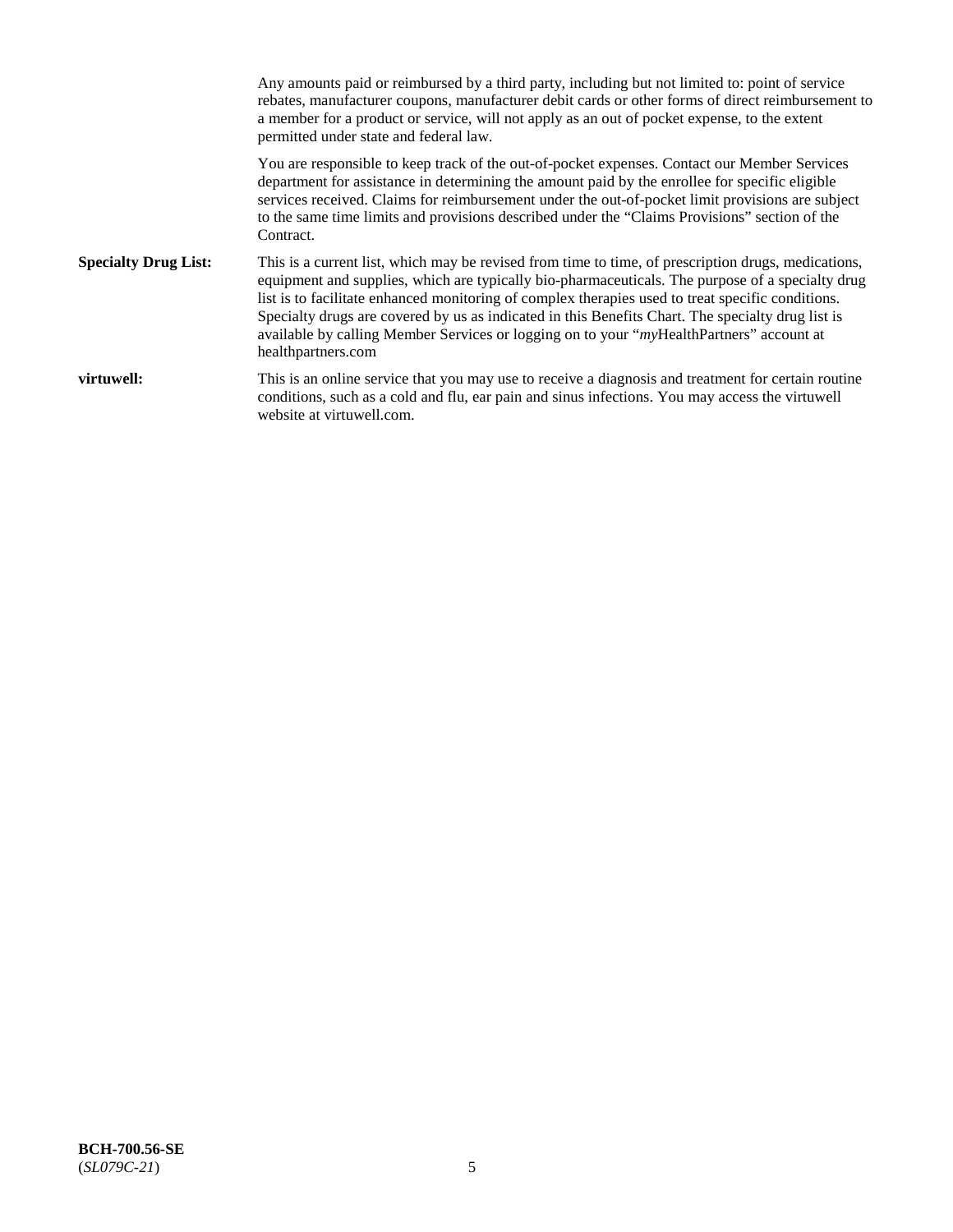### **DEDUCTIBLES AND OUT-OF-POCKET LIMITS**

#### **Individual Calendar Year Deductible**

| <b>Network Benefits</b> | <b>Non-Network Benefits</b> |
|-------------------------|-----------------------------|
| \$6,900                 | \$10,000                    |

### **Family Calendar Year Deductible**

| <b>Network Benefits</b> | <b>Non-Network Benefits</b> |
|-------------------------|-----------------------------|
| \$13,800                | \$20,000                    |

Separate deductibles must be satisfied under the Network Benefits and Non-Network Benefits.

Your plan has an embedded deductible. This means once a member meets the individual deductible, the plan begins paying benefits for that person. If two or more members of the family meet the family deductible, the plan begins paying benefits for all members of the family, regardless of whether each member has met the individual deductible. However, a member may not contribute more than the individual deductible toward the family deductible.

Any amounts paid or reimbursed by a third party, including but not limited to: point of service rebates, manufacturer coupons, debit cards or other forms of direct reimbursement to a member for a product or service, will not apply toward your deductible, to the extent permitted under state and federal law.

#### **Individual Calendar Year Out-of-Pocket Limit**

| <b>Network Benefits</b> | <b>Non-Network Benefits</b> |
|-------------------------|-----------------------------|
| \$6,900                 | \$30,000                    |

#### **Family Calendar Year Out-of-Pocket Limit**

| <b>Network Benefits</b> | Non-Network Benefits |
|-------------------------|----------------------|
| \$13,800                | \$60,000             |

Separate Out-of-Pocket Limits must be satisfied under the Network Benefits and Non-Network Benefits.

Non-Network Benefits above the usual and customary charge will not apply toward the individual or family out-of-pocket limit.

Any amounts paid or reimbursed by a third party, including but not limited to: point of service rebates, manufacturer coupons, manufacturer debit cards or other forms of direct reimbursement to a member for a product or service, will not apply as an out of pocket expense, to the extent permitted under state and federal law.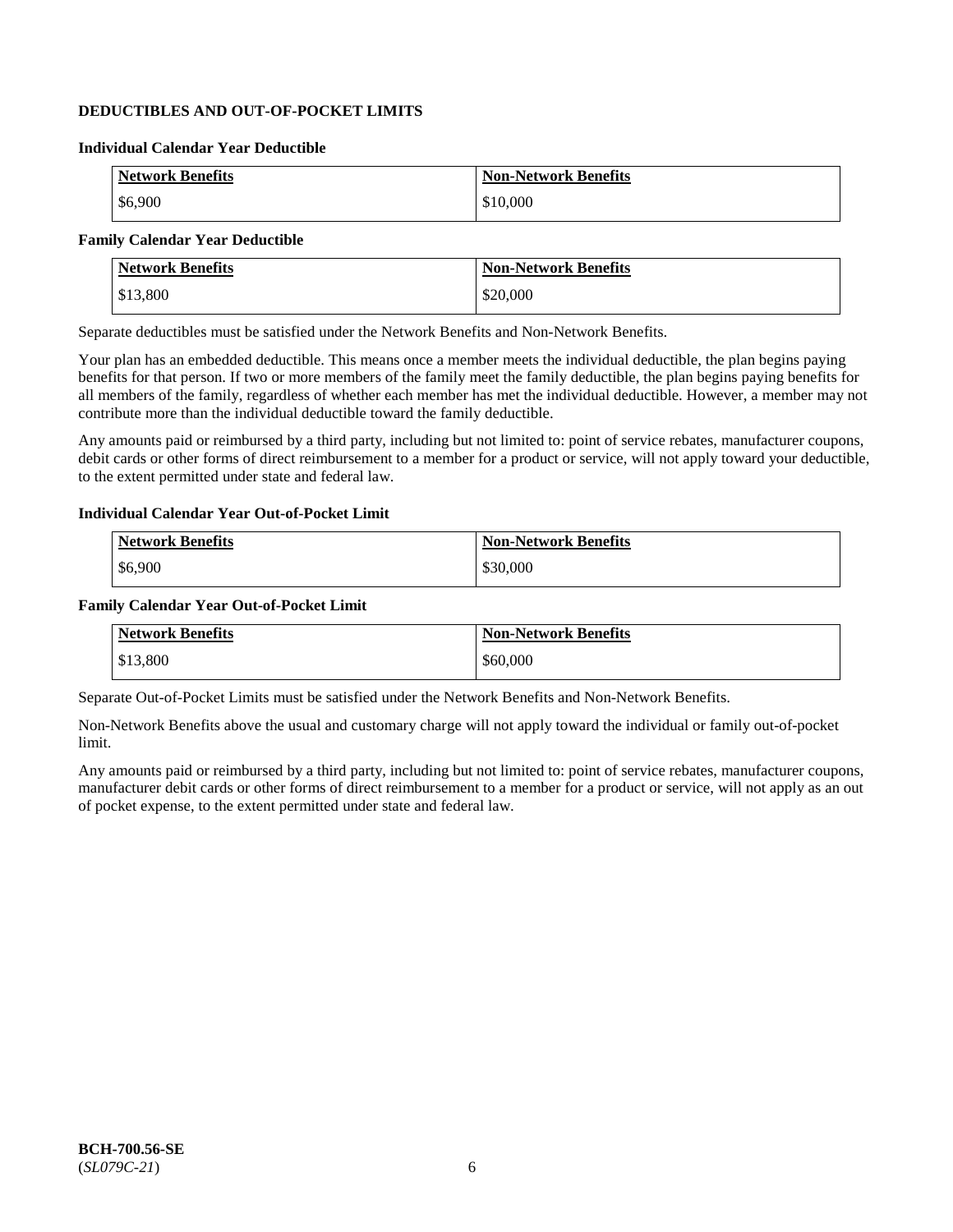### **AMBULANCE AND MEDICAL TRANSPORTATION**

### **Covered Services:**

We cover ambulance and medical transportation for medical emergencies and as shown below.

We also cover medically necessary, non-emergency medical transportation if it meets our medical coverage criteria.

Covered services and supplies are based on established medical policies, which are subject to periodic review and modification by the medical or dental directors. These medical policies (medical coverage criteria) and applicable prior authorization requirements are available by calling Member Services or logging on to your "myHealthPartners" account at [healthpartners.com.](https://www.healthpartners.com/hp/index.html)

#### **Ambulance and medical transportation for medical emergencies (other than non-emergency fixed wing air ambulance transportation)**

| Network Benefits              | <b>Non-Network Benefits</b> |
|-------------------------------|-----------------------------|
| 100% of the charges incurred. | See Network Benefits.       |

#### **Non-emergency fixed wing air ambulance transportation**

| Network Benefits              | <b>Non-Network Benefits</b>  |
|-------------------------------|------------------------------|
| 100% of the charges incurred. | 50% of the charges incurred. |

#### **Not Covered:**

See "Services Not Covered" in the Group Membership Contract.

### **BEHAVIORAL HEALTH SERVICES**

#### **Covered Services:**

Covered services are based on established medical policies, which are subject to periodic review and modification by the medical directors. These medical policies (medical coverage criteria) are available by calling Member Services or logging on to your "*my*HealthPartners" account at [healthpartners.com.](http://www.healthpartners.com/)

You have rights to parity in mental health and substance use disorder treatment as required by the federal Mental Health Parity and Addiction Equity Act and Minnesota Statutes, section 62Q.47. These laws require:

- That mental health and substance abuse services be covered on the same basis as medical services;
- That cost-sharing for mental health and substance abuse services can be no more restrictive than cost-sharing for similar medical services;
- That treatment restrictions and limitation such as prior authorization and medical necessity can be no more restrictive than for similar medical services;
- That if enrollees have concerns they can call Member Services, file a complaint with HealthPartners, or file a complaint with the Minnesota Department of Health.

#### **Mental Health Services**

We cover services for: mental health diagnoses as described in the Diagnostic and Statistical Manual of Mental Disorders – Fifth Edition (DSM-5) (most recent edition) that lead to significant disruption of function in the member's life.

We also provide coverage for mental health treatment ordered by a Minnesota court under a valid court order that is issued on the basis of a behavioral care evaluation performed by a licensed psychiatrist or doctoral level licensed psychologist, which includes a diagnosis and an individual treatment plan for care in the most appropriate, least restrictive environment. We must be given a copy of the court order and the behavioral care evaluation, and the service must be a covered benefit under this plan, and the service must be provided by a network provider, or other provider as required by law. We cover the evaluation upon which the court order was based if it was provided by a network provider. We also provide coverage for the initial mental health evaluation of a child, regardless of whether that evaluation leads to a court order for treatment, if the evaluation is ordered by a Minnesota juvenile court.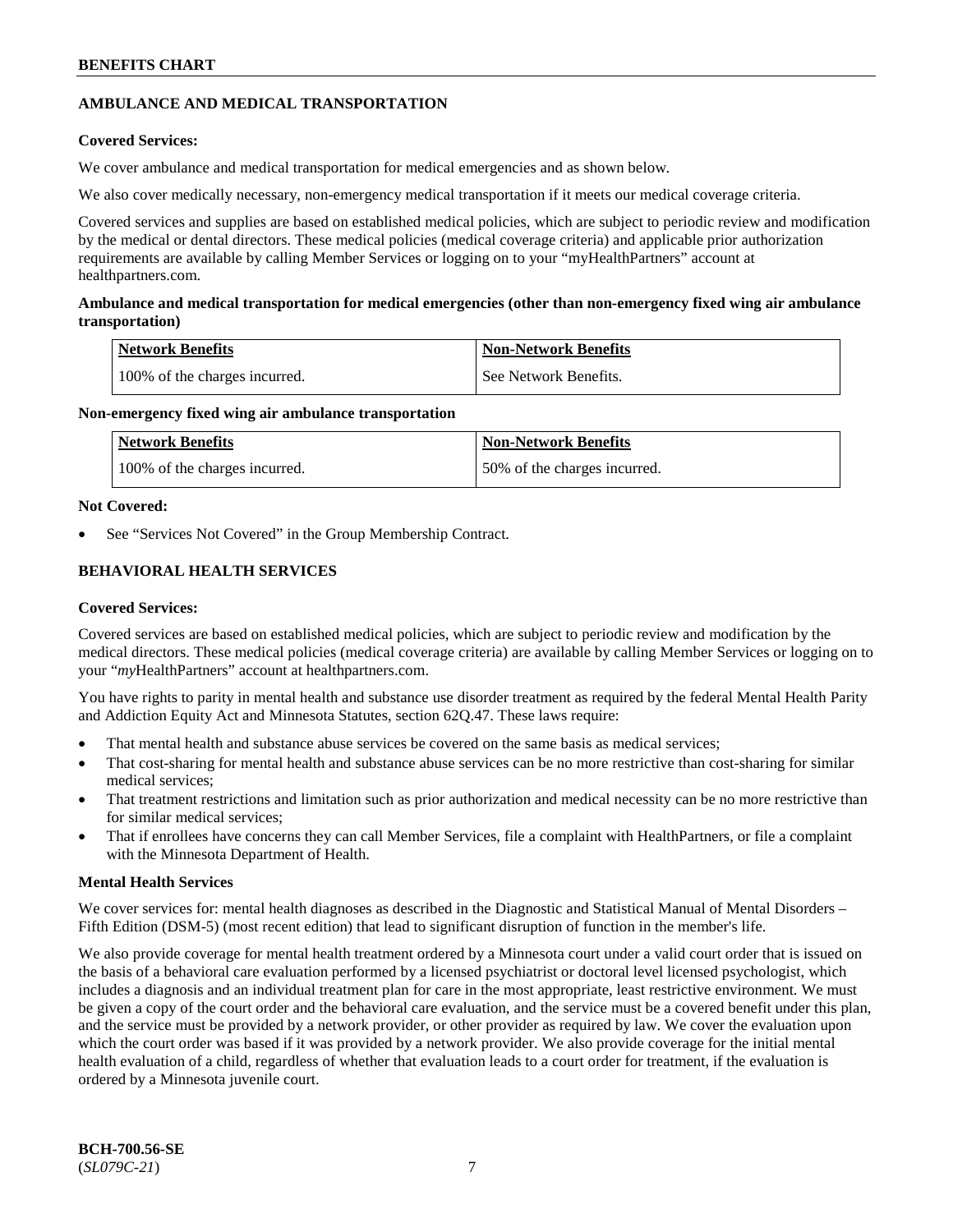**Outpatient Services, including intensive outpatient and day treatment:** We cover medically necessary outpatient professional mental health services for evaluation, crisis intervention, and treatment of mental health disorders.

A comprehensive diagnostic assessment will be made of each patient as the basis for a determination by a mental health professional, concerning the appropriate treatment and the extent of services required.

Outpatient services we cover for a diagnosed mental health condition include the following:

- Individual, group, family, and multi-family therapy;
- Medication management provided by a physician, certified nurse practitioner, or physician's assistant;
- Psychological testing services for the purposes of determining the differential diagnoses and treatment planning for patients currently receiving behavioral health services;
- Day treatment and intensive outpatient services in a licensed program;
- Partial hospitalization services in a licensed hospital or community mental health center;
- Psychotherapy and nursing services provided in the home if authorized by us; and
- Treatment for gender dysphoria that meets medical coverage criteria.

| <b>Network Benefits</b>       | <b>Non-Network Benefits</b>  |
|-------------------------------|------------------------------|
| 100% of the charges incurred. | 50% of the charges incurred. |

#### **Group Therapy**

| Network Benefits              | <b>Non-Network Benefits</b>  |
|-------------------------------|------------------------------|
| 100% of the charges incurred. | 50% of the charges incurred. |

**Inpatient Services, including psychiatric residential treatment:** We cover medically necessary inpatient services in a hospital and professional services for treatment of mental health disorders. Medical stabilization is covered under inpatient hospital services in the "Hospital and Skilled Nursing Facility Services" section.

We also cover medically necessary psychiatric residential treatment for adults and emotionally disabled children as diagnosed by a physician. This care must be authorized by us and provided by a hospital or residential behavioral health treatment facility licensed by the local state or Health and Human Services Department. Services not covered under this benefit include shelter services, correctional services, detention services, transitional services, group residential services, foster care services and wilderness programs.

| Network Benefits              | <b>Non-Network Benefits</b>  |
|-------------------------------|------------------------------|
| 100% of the charges incurred. | 50% of the charges incurred. |

#### **Chemical Health Services**

We cover medically necessary services for assessments by a licensed alcohol and drug counselor and treatment of Substance-Related Disorders as defined in the latest edition of the DSM-5.

**Outpatient Services, including intensive outpatient and day treatment services:** We cover medically necessary outpatient professional services for the diagnosis and treatment of chemical dependency. Chemical dependency treatment programs must be licensed by the applicable state agency.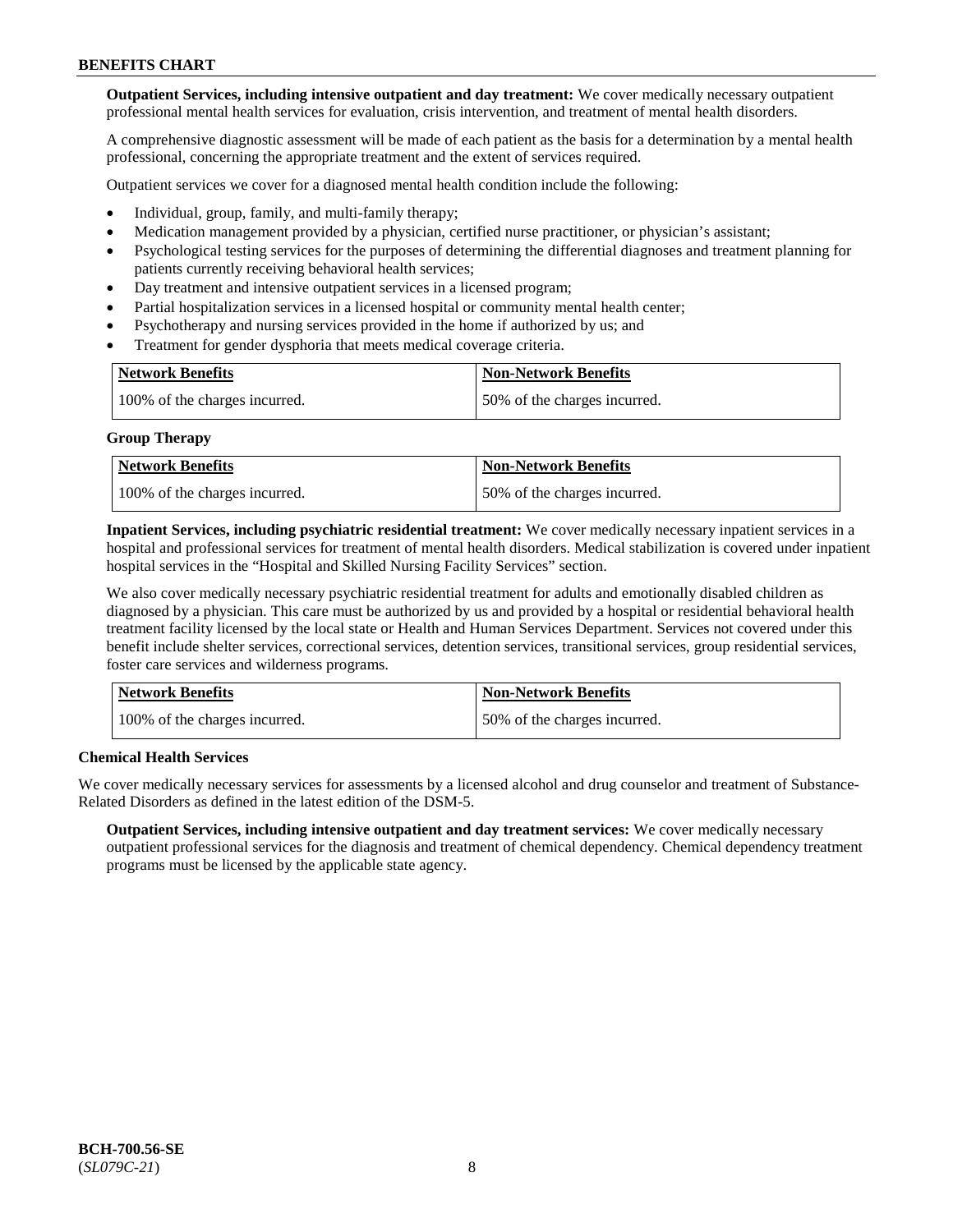Outpatient services we cover for a diagnosed chemical dependency condition include the following:

- Individual, group, family, and multi-family therapy provided in an office setting;
- Opiate replacement therapy including methadone and buprenorphine treatment; and
- Day treatment and intensive outpatient services in a licensed program.

| Network Benefits              | <b>Non-Network Benefits</b>  |
|-------------------------------|------------------------------|
| 100% of the charges incurred. | 50% of the charges incurred. |

**Inpatient Services:** We cover medically necessary inpatient services in a hospital or primary residential treatment in a licensed chemical health treatment center. Primary residential treatment is an intensive residential treatment program of limited duration, typically 30 days or less.

We cover services provided in a hospital that is licensed by the local state and accredited by Medicare.

**Detoxification Services.** We cover detoxification services in a hospital or community detoxification facility if it is licensed by the local Health and Human Services Department.

| <b>Network Benefits</b>       | <b>Non-Network Benefits</b>  |
|-------------------------------|------------------------------|
| 100% of the charges incurred. | 50% of the charges incurred. |

#### **Not Covered:**

See "Services Not Covered" in the Group Membership Contract.

### **CHIROPRACTIC SERVICES**

#### **Covered Services:**

We cover chiropractic services for rehabilitative care, provided to diagnose and treat acute neuromusculo-skeletal conditions.

Massage therapy which is performed in conjunction with other treatment/modalities by a chiropractor, is part of a prescribed treatment plan and is not billed separately is covered.

| Network Benefits              | <b>Non-Network Benefits</b>           |
|-------------------------------|---------------------------------------|
| 100% of the charges incurred. | 50% of the charges incurred.          |
|                               | Limit of 20 visits per calendar year. |

#### **Not Covered:**

- Massage therapy for the purpose of comfort or convenience of the member.
- See "Services Not Covered" in the Group Membership Contract.

#### **CLINICAL TRIALS**

#### **Covered Services:**

We cover certain routine services if you participate in a Phase I, Phase II, Phase III or Phase IV clinical trial that is conducted in relation to the prevention, detection, or treatment of cancer or other life-threatening disease or condition as defined in the Affordable Care Act. We cover routine patient costs for services that would be eligible under this Benefits Chart if the service was provided outside of a clinical trial.

| <b>Network Benefits</b>                                                                                                                                                                                | <b>Non-Network Benefits</b>                                                                                                                                                                                |
|--------------------------------------------------------------------------------------------------------------------------------------------------------------------------------------------------------|------------------------------------------------------------------------------------------------------------------------------------------------------------------------------------------------------------|
| Coverage level is same as corresponding Network<br>Benefit, depending on type of service provided such as<br>Office Visits for Illness or Injury, Inpatient or<br><b>Outpatient Hospital Services.</b> | Coverage level is same as corresponding Non-Network<br>Benefit, depending on type of service provided such as<br>Office Visits for Illness or Injury, Inpatient or<br><b>Outpatient Hospital Services.</b> |
|                                                                                                                                                                                                        |                                                                                                                                                                                                            |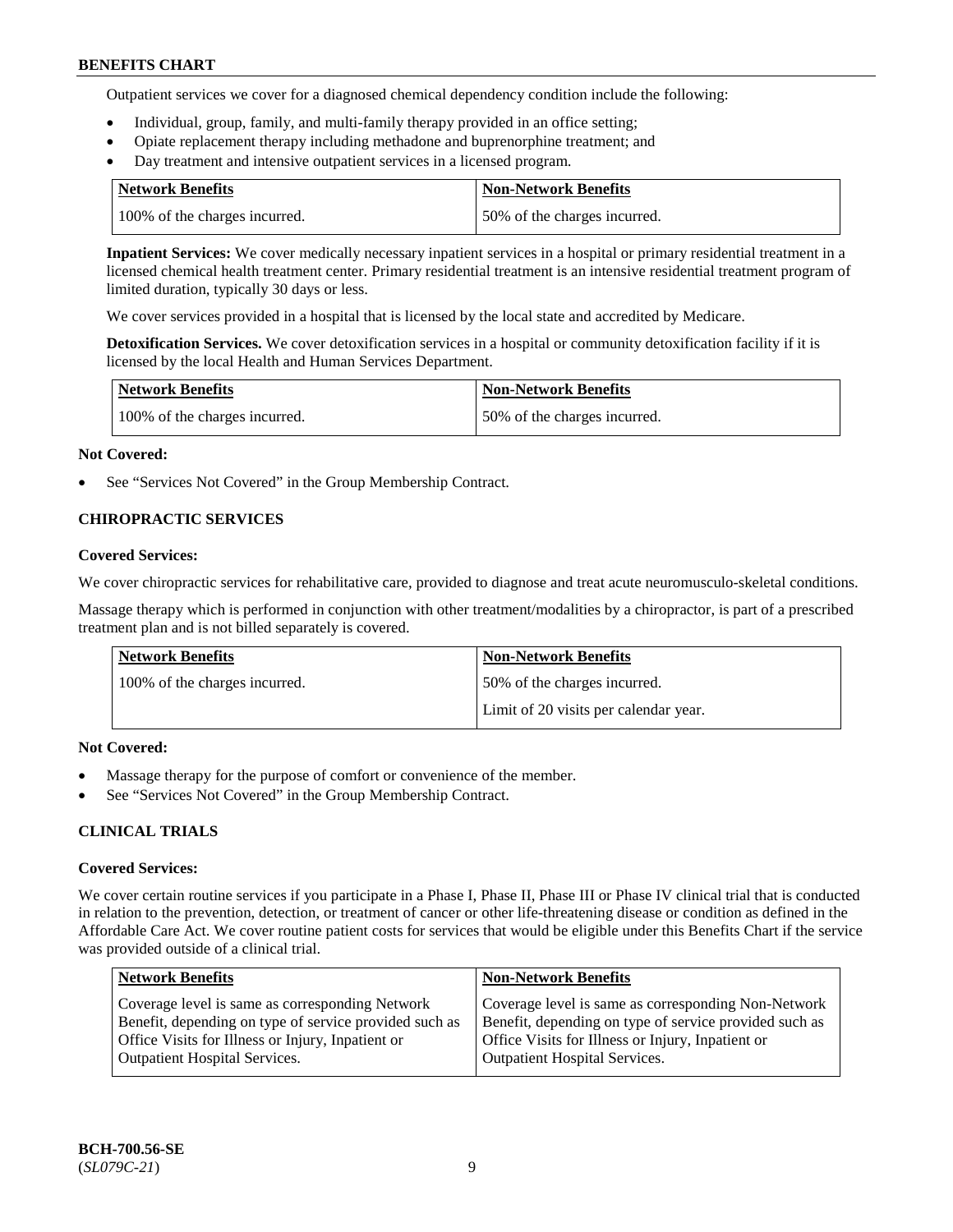### **Not Covered:**

- The investigative item, device or service itself.
- Items or services that are provided solely to satisfy data collection and analysis needs and that are not used in the direct clinical management of the patient.
- A service that is clearly inconsistent with widely accepted and established standards of care for a particular diagnosis.
- See "Services Not Covered" in the Group Membership Contract.

### **DENTAL SERVICES**

### **Covered Services:**

We cover services as described below.

**Accidental Dental Services:** We cover dentally necessary services to treat and restore damage done to sound, natural, unrestored teeth as a result of an accidental injury. Coverage is for damage caused by external trauma to face and mouth only, not for cracked or broken teeth which result from biting or chewing. We cover restorations, root canals, crowns and replacement of teeth lost that are directly related to the accident in which the member was involved. We cover initial exams, xrays, and palliative treatment including extractions, and other oral surgical procedures directly related to the accident. Subsequent treatment must be initiated within the specified time-frame and must be directly related to the accident. We do not cover restoration and replacement of teeth that are not "sound and natural" at the time of the accident.

Full mouth rehabilitation to correct occlusion (bite) and malocclusion (misaligned teeth not due to the accident) are not covered.

When an implant-supported dental prosthetic treatment is pursued, the accidental dental benefit will be applied to the prosthetic procedure. Benefits are limited to the amount that would be paid toward the placement of a removable dental prosthetic appliance that could be used in the absence of implant treatment. Care must be provided or pre-authorized by a HealthPartners dentist.

| Network Benefits              | <b>Non-Network Benefits</b>  |
|-------------------------------|------------------------------|
| 100% of the charges incurred. | 50% of the charges incurred. |

For all accidental dental services, treatment and/or restoration must be initiated within six months of the date of the injury. Coverage is limited to the initial course of treatment and/or initial restoration. Services must be provided within twenty-four months of the date of injury to be covered.

#### **Medical Referral Dental Services**

**Medically Necessary Outpatient Dental Services:** We cover medically necessary outpatient dental services. Coverage is limited to dental services required for treatment of an underlying medical condition, e.g., removal of teeth to complete radiation treatment for cancer of the jaw, cysts and lesions.

| Network Benefits              | Non-Network Benefits         |
|-------------------------------|------------------------------|
| 100% of the charges incurred. | 50% of the charges incurred. |

**Medically Necessary Hospitalization and Anesthesia for Dental Care:** We cover medically necessary hospitalization for dental care. This is limited to charges incurred by a member who: (1) is a child under age  $5$ ; (2) is severely disabled; (3) has a medical condition and requires hospitalization or general anesthesia for dental care treatment; or (4) is a child between age 5 and 12 and care in dental offices has been attempted unsuccessfully and usual methods of behavior modification have not been successful, or when extensive amounts of restorative care, exceeding four appointments, are required. Coverage is limited to facility and anesthesia charges. Oral surgeon/dentist professional fees are not covered.

| <b>Network Benefits</b>       | <b>Non-Network Benefits</b>  |
|-------------------------------|------------------------------|
| 100% of the charges incurred. | 50% of the charges incurred. |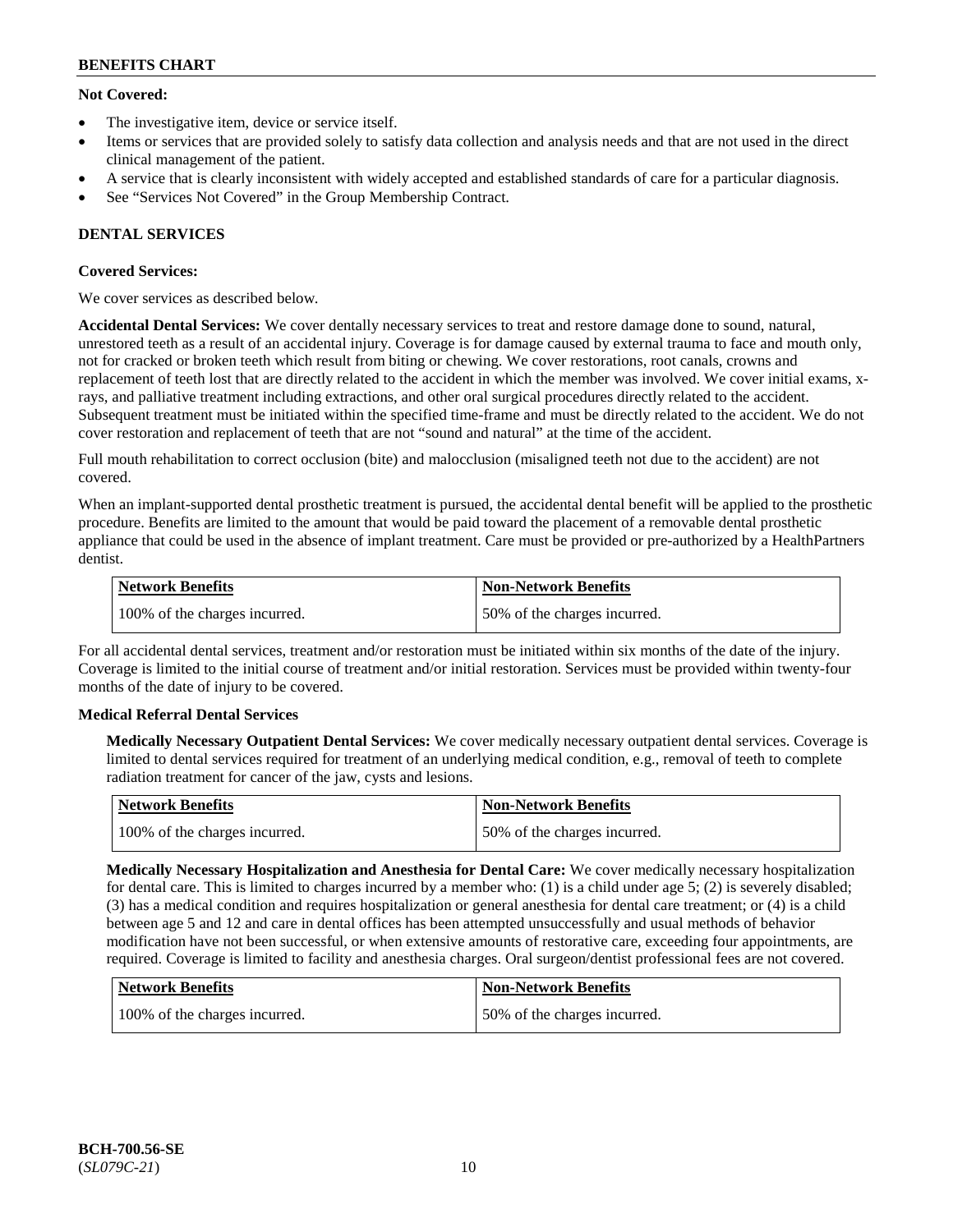**Medical Complications of Dental Care:** We cover medical complications of dental care. Treatment must be medically necessary care and related to medical complications of non-covered dental care, including complications of the head, neck, or substructures.

| Network Benefits              | <b>Non-Network Benefits</b>  |
|-------------------------------|------------------------------|
| 100% of the charges incurred. | 50% of the charges incurred. |

**Oral Surgery**: We cover oral surgery. Coverage is limited to treatment of medical conditions requiring oral surgery, such as treatment of oral neoplasm, non-dental cysts, fracture of the jaws, trauma of the mouth and jaws.

| Network Benefits              | <b>Non-Network Benefits</b>  |
|-------------------------------|------------------------------|
| 100% of the charges incurred. | 50% of the charges incurred. |

**Treatment of Cleft Lip and Cleft Palate:** We cover treatment of cleft lip and cleft palate of a dependent child to age 26, including orthodontic treatment and oral surgery directly related to the cleft. Benefits are limited to inpatient or outpatient expenses arising from medical and dental treatment that was scheduled or initiated prior to the dependent turning age 19. Dental services that are not required for the treatment of cleft lip or cleft palate are not covered. If a dependent child covered under this Contract is also covered under a dental plan which includes orthodontic services, that dental plan shall be considered primary for the necessary orthodontic services. Oral appliances are subject to the same copayment, conditions and limitations as durable medical equipment.

| <b>Network Benefits</b>       | <b>Non-Network Benefits</b>  |
|-------------------------------|------------------------------|
| 100% of the charges incurred. | 50% of the charges incurred. |

**Treatment of Temporomandibular Disorder (TMD) and Craniomandibular Disorder (CMD):** We cover surgical and non-surgical treatment of temporomandibular disorder (TMD) and craniomandibular disorder (CMD), which is medically necessary care. Dental services which are not required to directly treat TMD or CMD are not covered.

| <b>Network Benefits</b>       | <b>Non-Network Benefits</b>  |
|-------------------------------|------------------------------|
| 100% of the charges incurred. | 50% of the charges incurred. |

#### **Not Covered:**

- Dental treatment, procedures or services not listed in this Benefits Chart.
- Accident related dental services if treatment is (1) provided to teeth which are not sound and natural, (2) to teeth which have been restored, (3) initiated beyond six months from the date of the injury, (4) received beyond the initial treatment or restoration or (5) received beyond twenty-four months from the date of injury.
- Oral surgery to remove wisdom teeth.
- Orthognathic treatment or procedures and all related services, unless it is required to treat TMD or CMD and it meets our medical coverage criteria.
- See "Services Not Covered" in the Group Membership Contract.

#### **DIAGNOSTIC IMAGING SERVICES**

#### **Covered Services:**

We cover diagnostic imaging, when ordered by a provider and provided in a clinic or outpatient hospital facility.

For Network Benefits, non-emergent, scheduled outpatient Magnetic Resonance Imaging (MRI) and Computed Tomography (CT) must be provided at a designated facility. Your physician or facility will obtain or verify prior authorization for these services with HealthPartners, as needed.

We cover services provided in a clinic or outpatient hospital facility (to see the benefit level for inpatient hospital or skilled nursing facility services, see benefits under Inpatient Hospital and Skilled Nursing Facility Services).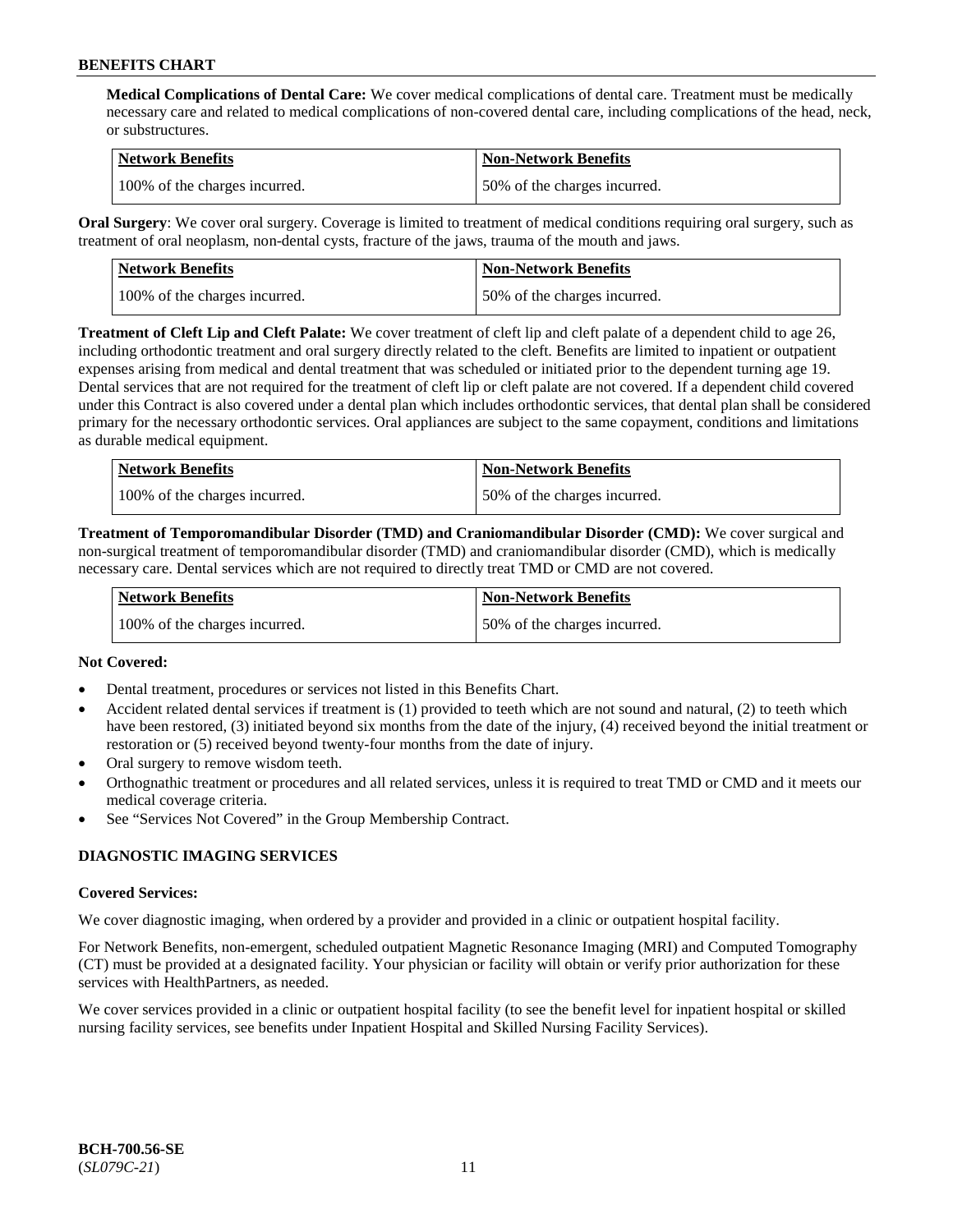#### **Outpatient Magnetic Resonance Imaging (MRI) and Computed Tomography (CT)**

| <b>Network Benefits</b>       | <b>Non-Network Benefits</b>  |
|-------------------------------|------------------------------|
| 100% of the charges incurred. | 50% of the charges incurred. |

#### **All other outpatient diagnostic imaging services for illness or injury**

#### **Services for illness or injury**

| <b>Network Benefits</b>       | <b>Non-Network Benefits</b>  |
|-------------------------------|------------------------------|
| 100% of the charges incurred. | 50% of the charges incurred. |

#### **Preventive services (MRI/CT procedures are not considered preventive)**

Diagnostic imaging services associated with preventive services are covered at the benefit level shown in the "Preventive Services" section of this Benefits Chart.

#### **Not Covered:**

See "Services Not Covered" in the Group Membership Contract.

### **DURABLE MEDICAL EQUIPMENT, PROSTHETICS, ORTHOTICS, AND SUPPLIES**

#### **Covered Services:**

We cover equipment and services, as described below.

We cover durable medical equipment and services, prosthetics, orthotics and supplies, subject to the limitations below, including certain disposable supplies, enteral feedings and the following diabetic supplies and equipment: glucose monitors, insulin pumps, syringes, blood and urine test strips and other diabetic supplies as deemed medically appropriate and necessary, for members with gestational, Type I or Type II diabetes.

External hearing aids (including osseointegrated or bone anchored) for members age 18 or younger who have hearing loss that is not correctable by other covered procedures. Coverage is limited to one basic, standard hearing aid for each ear every three years. A basic hearing aid is defined as a hearing device that consists of a microphone, amplifier, volume control, battery and receiver. It does not include upgrades above and beyond the functionality of a basic hearing aid, including but not limited to hearing improvements for group settings, background noise, Bluetooth/remote control functionality, or extended warranties. Charges for upgrades above the cost of a basic, standard hearing aid are not covered.

#### **Diabetic supplies purchased at a pharmacy**

| <b>Network Benefits</b>       | <b>Non-Network Benefits</b>  |
|-------------------------------|------------------------------|
| 100% of the charges incurred. | 50% of the charges incurred. |

#### **Diabetic supplies purchased from a non-pharmacy provider**

| <b>Network Benefits</b>                                               | <b>Non-Network Benefits</b>  |
|-----------------------------------------------------------------------|------------------------------|
| 100% of the charges incurred if purchased from an<br>approved vendor. | 50% of the charges incurred. |

#### **Special dietary treatment for Phenylketonuria (PKU) if it meets our medical coverage criteria**

| <b>Network Benefits</b>       | <b>Non-Network Benefits</b>  |
|-------------------------------|------------------------------|
| 100% of the charges incurred. | 50% of the charges incurred. |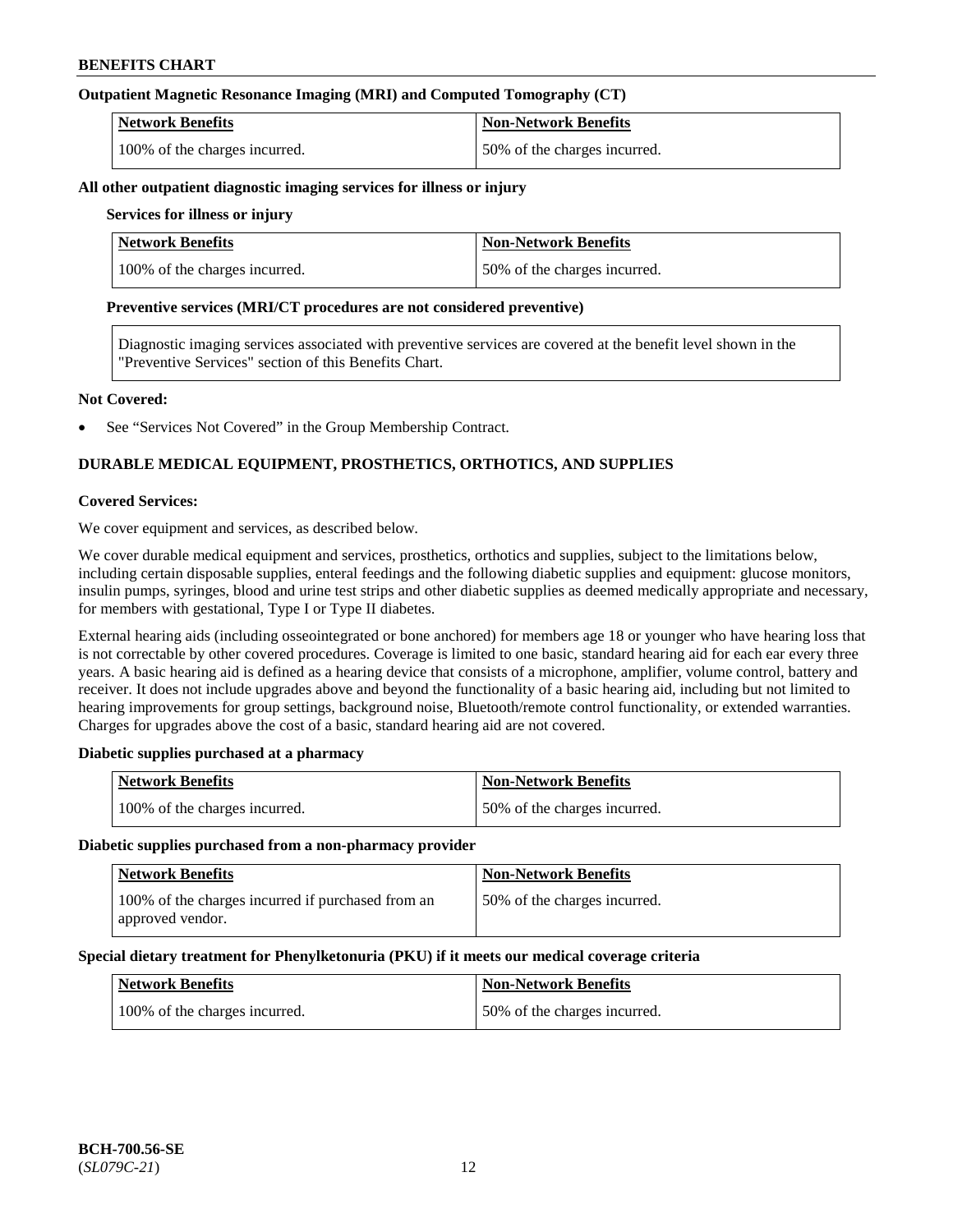#### **Oral amino acid based elemental formula if it meets our medical coverage criteria**

| Network Benefits              | <b>Non-Network Benefits</b>  |
|-------------------------------|------------------------------|
| 100% of the charges incurred. | 50% of the charges incurred. |

#### **All other durable medical equipment, prosthetics, orthotics and supplies**

| <b>Network Benefits</b>       | <b>Non-Network Benefits</b>  |
|-------------------------------|------------------------------|
| 100% of the charges incurred. | 50% of the charges incurred. |

#### **Limitations:**

Coverage of durable medical equipment is limited by the following:

- No more than a 93-day supply of diabetic supplies are covered and dispensed at a time.
- Payment will not exceed the cost of an alternate piece of equipment or service that is effective and medically necessary.
- Wigs for hair loss resulting from alopecia areata are limited to one per calendar year.
- For prosthetic benefits, other than hair prostheses (i.e., wigs) for hair loss resulting from alopecia areata and oral appliances for cleft lip and cleft palate, payment will not exceed the cost of an alternate piece of equipment or service that is effective, medically necessary and enables members to conduct standard activities of daily living.
- We reserve the right to determine if an item will be approved for rental vs. purchase.
- We require that certain diabetic supplies and equipment be purchased at a pharmacy.
- Diabetic supplies and equipment are limited to certain models and brands.
- Durable medical equipment and supplies must be obtained from or repaired by approved vendors.
- Covered services and supplies are based on established medical policies, which are subject to periodic review and modification by the medical or dental directors. Our coverage policy for diabetic supplies includes information on our required models and brands. These medical policies (medical coverage criteria) are available by calling Member Services or logging on to your "*my*HealthPartners" account a[t healthpartners.com.](https://www.healthpartners.com/hp/index.html)

#### **Not Covered:**

Items that are not eligible for coverage include, but are not limited to:

- Replacement or repair of any covered items, if the items are (i) damaged or destroyed by misuse, abuse or carelessness, (ii) lost; or (iii) stolen.
- Duplicate or similar items.
- Labor and related charges for repair of any covered items which are more than the cost of replacement by an approved vendor.
- Sales tax, mailing, delivery charges, service call charges.
- Items that are primarily educational in nature or for hygiene, vocation, comfort, convenience or recreation.
- Communication aids or devices: equipment to create, replace or augment communication abilities including, but not limited to, speech processors, receivers, communication boards, or computer or electronic assisted communication.
- Hearing aids (implantable and external, including osseointegrated or bone anchored) and their fitting, except as specifically described in this Benefits Chart. This exclusion does not apply to cochlear implants.
- Eyeglasses, contact lenses and their fitting, measurement and adjustment, except as specifically described in this Benefits Chart.
- Hair prostheses (wigs), except as specifically described in this Benefits Chart.
- Household equipment which primarily has customary uses other than medical, such as, but not limited to, exercise cycles, air purifiers, central or unit air conditioners, water purifiers, non-allergenic pillows, mattresses or waterbeds.
- Household fixtures including, but not limited to, escalators or elevators, ramps, swimming pools and saunas.
- Modifications to the structure of the home including, but not limited to, wiring, plumbing or charges for installation of equipment.
- Vehicle, car or van modifications including, but not limited to, hand brakes, hydraulic lifts and car carrier.
- Rental equipment while owned equipment is being repaired by non-contracted vendors, beyond one month rental of medically necessary equipment.
- Other equipment and supplies, including but not limited to assistive devices, that we determine are not eligible for coverage.
- See "Services Not Covered" in the Group Membership Contract.

**BCH-700.56-SE** (*SL079C-21*) 13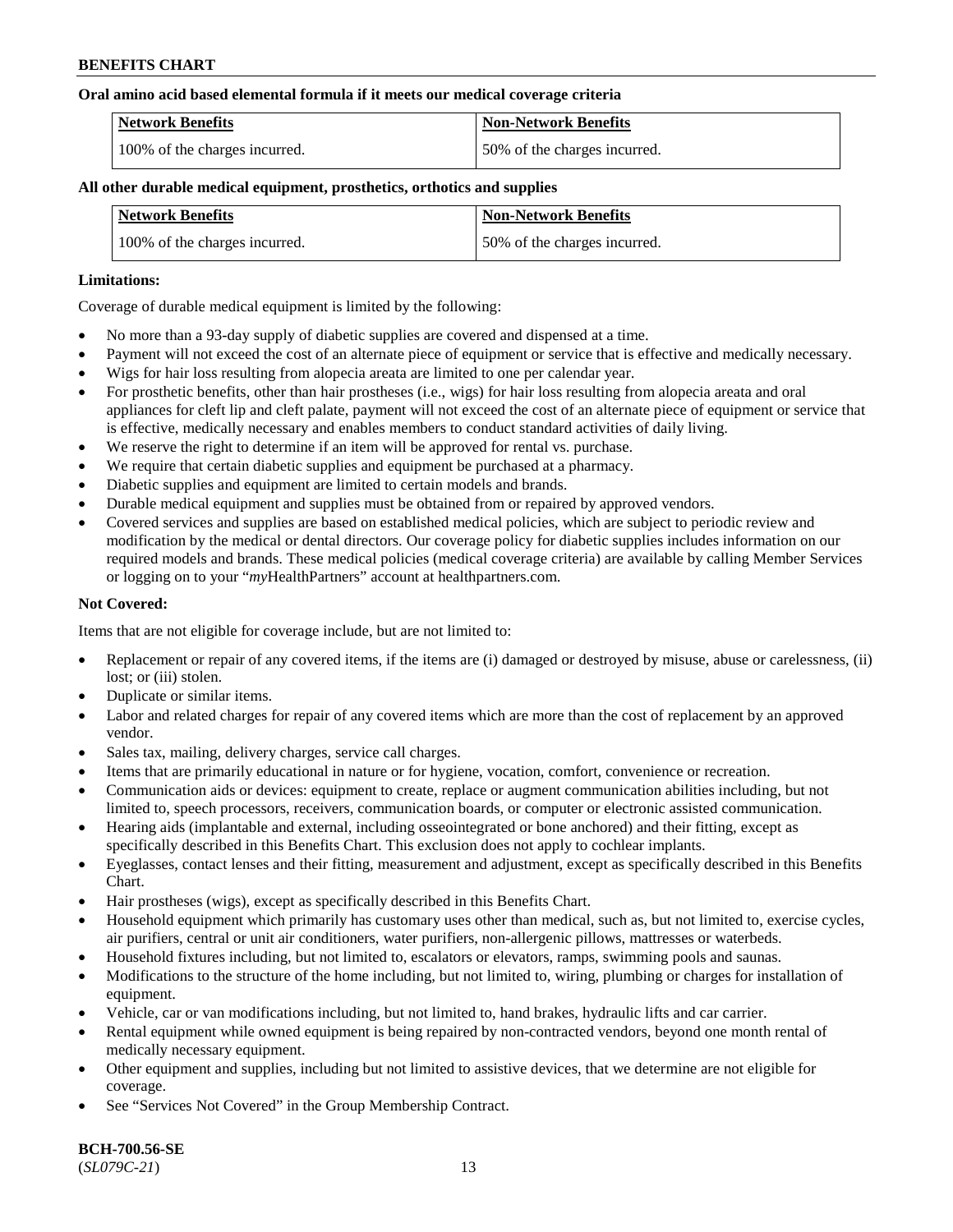### **EMERGENCY AND URGENTLY NEEDED CARE SERVICES**

#### **Covered Services:**

We cover services for emergency care and urgently needed care if the services are otherwise eligible for coverage under this Benefits Chart.

**Urgently Needed Care.** These are services to treat an unforeseen illness or injury, which are required in order to prevent a serious deterioration in your health, and which cannot be delayed until the next available clinic or office hours.

#### **Urgently Needed care at clinics**

| <b>Network Benefits</b>       | <b>Non-Network Benefits</b> |
|-------------------------------|-----------------------------|
| 100% of the charges incurred. | See Network Benefits.       |

**Emergency Care.** These are services to treat: (1) the sudden, unexpected onset of illness or injury which, if left untreated or unattended until the next available clinic or office hours, would result in hospitalization, or (2) a condition requiring professional health services immediately necessary to preserve life or stabilize health.

When reviewing claims for coverage of emergency services, our medical director will take into consideration a reasonable layperson's belief that the circumstances required immediate medical care that could not wait until the next working day or next available clinic appointment. Emergency care also includes an immediate response service available on a 24-hour, sevenday-a-week basis for each child, or person, having a psychiatric crisis, a mental health crisis, or a mental health emergency.

#### **Emergency care in a hospital emergency room, including professional services of a physician**

| <b>Network Benefits</b>       | Non-Network Benefits    |
|-------------------------------|-------------------------|
| 100% of the charges incurred. | l See Network Benefits. |

#### **Inpatient emergency care in a hospital**

| Network Benefits              | <b>Non-Network Benefits</b> |
|-------------------------------|-----------------------------|
| 100% of the charges incurred. | See Network Benefits.       |

#### **Not Covered:**

See "Services Not Covered" in the Group Membership Contract.

### **GENE THERAPY**

#### **Covered Services:**

We cover gene therapy treatment that meets our current medical coverage criteria.

| <b>Network Benefits</b>                                                                                                                                                                                 | <b>Non-Network Benefits</b> |
|---------------------------------------------------------------------------------------------------------------------------------------------------------------------------------------------------------|-----------------------------|
| Coverage level is same as corresponding Network<br>Benefit, depending on type of service provided, such as<br>Office Visits for Illness or Injury, Inpatient or<br><b>Outpatient Hospital Services.</b> | No Coverage.                |

#### **Limitations:**

- Gene therapy must be provided by a designated provider.
- Specific types of gene therapy are limited to therapies and conditions specified in our medical coverage criteria.

#### **Not Covered:**

See "Services Not Covered" in the Group Membership Contract.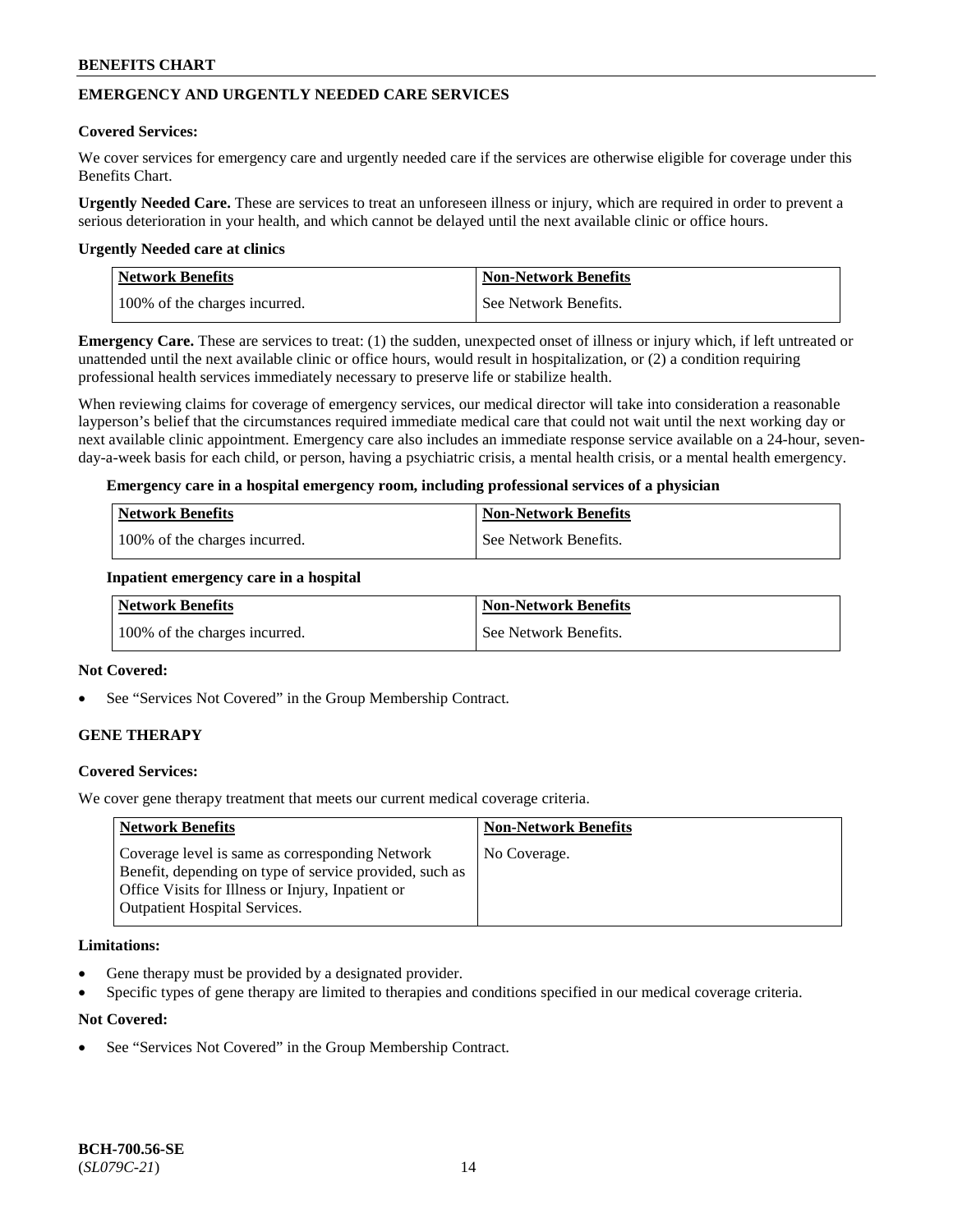# **HEALTH EDUCATION**

### **Covered Services:**

We cover education for preventive services and education for the management of chronic health problems (such as diabetes).

| <b>Network Benefits</b>                                     | <b>Non-Network Benefits</b>  |
|-------------------------------------------------------------|------------------------------|
| 100% of the charges incurred.<br>Deductible does not apply. | 50% of the charges incurred. |

### **Not Covered:**

See "Services Not Covered" in the Group Membership Contract.

### **HOME-BASED COMPREHENSIVE HEALTH RISK ASSESSMENT**

### **Covered Services:**

If you meet our criteria for coverage, you may qualify for our home-based comprehensive health risk assessment program. The program covers a health assessment with a designated nurse practitioner.

| Network Benefits                                            | <b>Non-Network Benefits</b> |
|-------------------------------------------------------------|-----------------------------|
| 100% of the charges incurred.<br>Deductible does not apply. | No Coverage.                |

### **Not Covered:**

See "Services Not Covered" in the Group Membership Contract.

### **HOME HEALTH SERVICES**

### **Covered Services:**

We cover skilled nursing services, physical therapy, occupational therapy, speech therapy, respiratory therapy and other therapeutic services, non-routine prenatal and postnatal services, routine postnatal well child visits (as described in the Medical Coverage Criteria), phototherapy services for newborns, home health aide services and other eligible home health services when provided in your home, if you are homebound (i.e., unable to leave home without considerable effort due to a medical condition. Lack of transportation does not constitute homebound status). For phototherapy services for newborns and high risk pre-natal services, supplies and equipment are included.

We cover total parenteral nutrition/intravenous ("TPN/IV") therapy, equipment, supplies and drugs in connection with IV therapy. IV line care kits are covered under Durable Medical Equipment.

You do not need to be homebound to receive total parenteral nutrition/intravenous ("TPN/IV") therapy.

We cover palliative care benefits. Palliative care includes symptom management, education and establishing goals of care. We waive the requirement that you be homebound for a limited number of home visits for palliative care (as shown in the Benefits Chart), if you have a life-threatening, non-curable condition which has a prognosis of survival of two years or less. Additional palliative care visits are eligible under the home health services benefit if you are homebound and meet all other requirements defined in this section.

Home health services are eligible and covered only when:

- medically necessary; and
- provided as rehabilitative care, terminal care or maternity care; and
- ordered by a physician, and included in the written home care plan.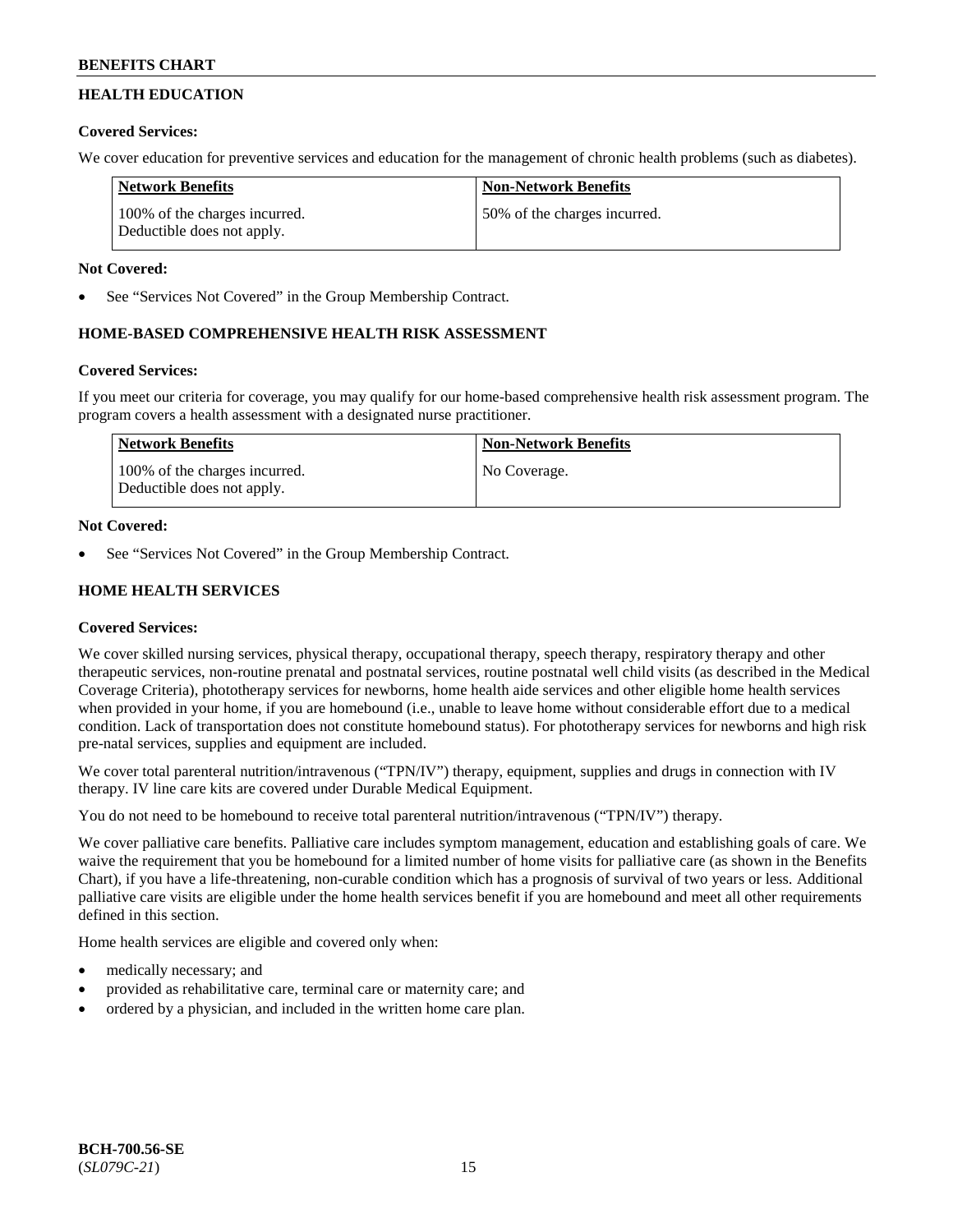**Physical therapy, occupational therapy, speech therapy, respiratory therapy, home health aide services and palliative care**

| <b>Network Benefits</b>       | <b>Non-Network Benefits</b>  |
|-------------------------------|------------------------------|
| 100% of the charges incurred. | 50% of the charges incurred. |

### **TPN/IV therapy, skilled nursing services, non-routine prenatal/postnatal services, and phototherapy**

| <b>Network Benefits</b>       | <b>Non-Network Benefits</b>  |
|-------------------------------|------------------------------|
| 100% of the charges incurred. | 50% of the charges incurred. |

Each 24-hour visit (or shifts of up to 24-hour visits) equals one visit and counts toward the Maximum visits for all other services shown below. Any visit that lasts less than 24 hours, regardless of the length of the visit, will count as one visit toward the Maximum visits for all other services shown below. All visits must be medically necessary and benefit eligible.

#### **Routine postnatal well child visits**

| <b>Network Benefits</b>                                     | <b>Non-Network Benefits</b>  |
|-------------------------------------------------------------|------------------------------|
| 100% of the charges incurred.<br>Deductible does not apply. | 50% of the charges incurred. |

#### **Maximum visits for palliative care**

If you are eligible to receive palliative care in the home and you are not homebound, there is a maximum of 12 visits per calendar year.

#### **Maximum visits for all other services**

| <b>Network Benefits</b>       | <b>Non-Network Benefits</b>  |
|-------------------------------|------------------------------|
| 120 visits per calendar year. | 60 visits per calendar year. |

Each visit provided under the Network Benefits and Non-Network Benefits counts toward the maximums shown under all Maximum visits sections. The routine postnatal well child visit does not count toward the visit limit.

#### **Limitations:**

- Home health services are not provided as a substitute for a primary caregiver in the home or as relief (respite) for a primary caregiver in the home. We will not reimburse family members or residents in your home for the above services.
- A service shall not be considered a skilled nursing service merely because it is performed by, or under the direct supervision of, a licensed nurse. Where a service (such as tracheotomy suctioning or ventilator monitoring) or like services, can be safely and effectively performed by a non-medical person (or self-administered), without the direct supervision of a licensed nurse, the service shall not be regarded as a skilled nursing service, whether or not a skilled nurse actually provides the service. The unavailability of a competent person to provide a non-skilled service shall not make it a skilled service when a skilled nurse provides it. Only the skilled nursing component of so-called "blended" services (i.e. services which include skilled and non-skilled components) are covered under this Benefits Chart.

#### **Not Covered:**

- Financial or legal counseling services.
- Housekeeping or meal services in your home.
- Private duty nursing services. This exclusion does not apply if covered person is also covered under Medical Assistance under 256B.0625, subdivision 7, with the exception of section 256B.0654 subdivision 4.
- Services provided by a family member or enrollee, or a resident in the enrollee's home.
- Vocational rehabilitation and recreational or educational therapy. Recreation therapy is therapy provided solely for the purpose of recreation, including but not limited to: (a) requests for physical therapy or occupational therapy to improve athletic ability, and (b) braces or guards to prevent sports injuries.
- See "Services Not Covered" in the Group Membership Contract.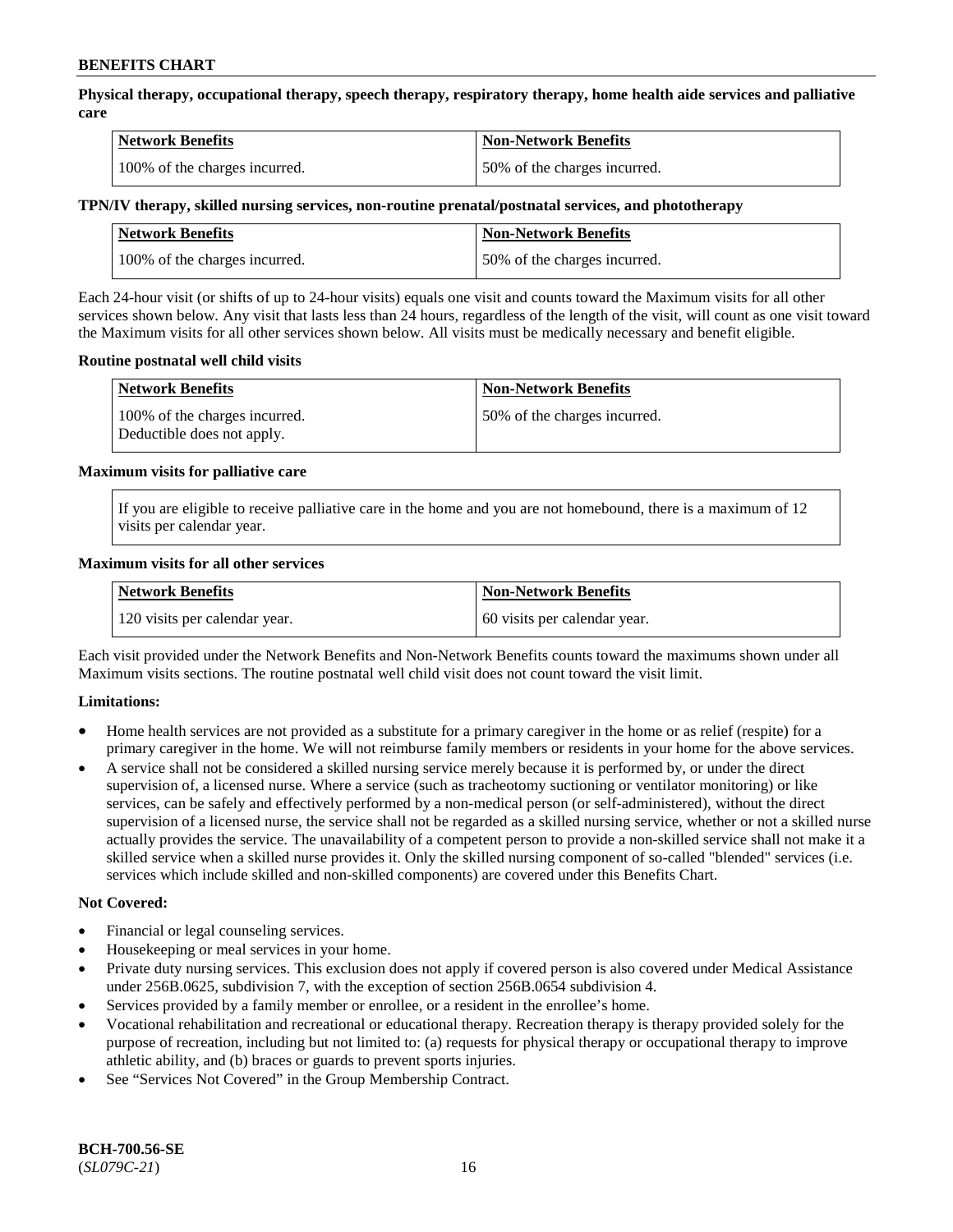### **HOME HOSPICE SERVICES**

#### **Applicable Definitions:**

**Part-time.** This is up to two hours of service per day, more than two hours is considered continuous care.

**Continuous Care.** This is from two to twelve hours of service per day provided by a registered nurse, licensed practical nurse, or home health aide, during a period of crisis in order to maintain a terminally ill patient at home.

**Appropriate Facility.** This is a nursing home, hospice residence, or other inpatient facility.

**Custodial Care Related to Hospice Services.** This means providing assistance in the activities of daily living and the care needed by a terminally ill patient which can be provided by primary caregiver (i.e., family member or friend) who is responsible for the patient's home care.

#### **Covered Services:**

**Home Hospice Program.** We cover the services described below if you are terminally ill and accepted as a home hospice program participant. You must meet the eligibility requirements of the program, and elect to receive services through the home hospice program. The services will be provided in your home, with inpatient care available when medically necessary as described below. If you elect to receive hospice services, you do so in lieu of curative treatment for your terminal illness for the period you are enrolled in the home hospice program.

**Eligibility:** In order to be eligible to be enrolled in the home hospice program, you must: (1) be a terminally ill patient (prognosis of six months or less); (2) have chosen a palliative treatment focus (i.e., emphasizing comfort and supportive services rather than treatment attempting to cure the disease or condition); and (3) continue to meet the terminally ill prognosis as reviewed by our medical director or his or her designee over the course of care. You may withdraw from the home hospice program at any time.

**Eligible Services:** Hospice services include the following services provided in accordance with an approved hospice treatment plan.

- Home Health Services:
	- o Part-time care provided in your home by an interdisciplinary hospice team (which may include a physician, nurse, social worker, and spiritual counselor) and medically necessary home health services are covered.
	- o One or more periods of continuous care in your home or in a setting which provides day care for pain or symptom management, when medically necessary, will be covered.
- Inpatient Services: We cover medically necessary inpatient services.
- Other Services:
	- o Respite care is covered for care in your home or in an appropriate facility, to give your primary caregivers (i.e., family members or friends) rest and/or relief when necessary in order to maintain a terminally ill patient at home.
	- o Medically necessary medications for pain and symptom management.
	- o Semi-electric hospital beds and other durable medical equipment are covered.
	- o Emergency and non-emergency care is covered.

| <b>Network Benefits</b>       | <b>Non-Network Benefits</b>  |
|-------------------------------|------------------------------|
| 100% of the charges incurred. | 50% of the charges incurred. |

Respite care is limited to 5 days per episode, and respite care and continuous care combined are limited to 30 days.

#### **Not Covered:**

- Financial or legal counseling services.
- Housekeeping or meal services in your home.
- Custodial or maintenance care related to hospice services, whether provided in the home or in a nursing home.
- Any service not specifically described as covered services under this home hospice services benefits.
- Any services provided by members of your family or residents in your home.
- See "Services Not Covered" in the Group Membership Contract.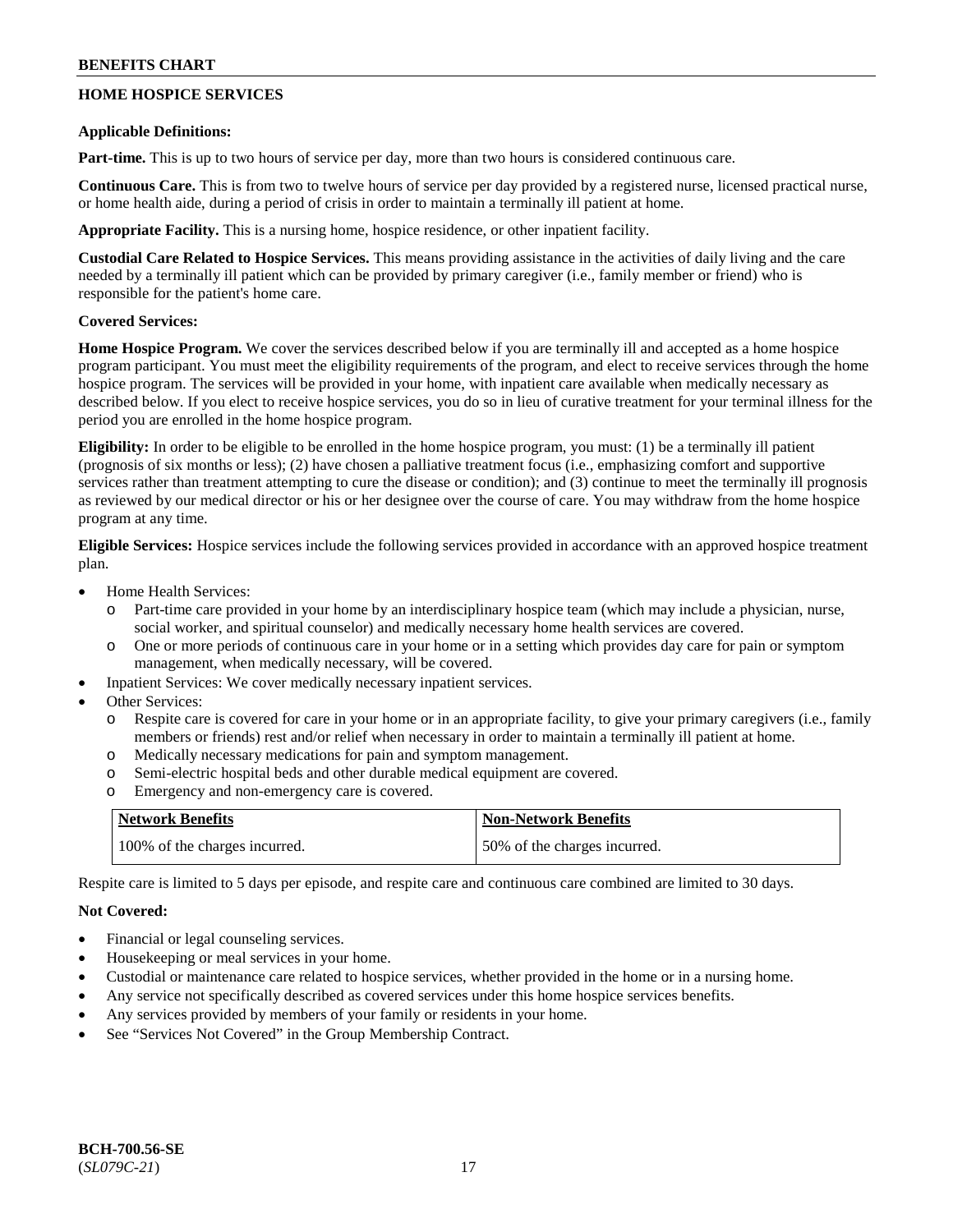## **HOSPITAL AND SKILLED NURSING FACILITY SERVICES**

#### **Covered Services:**

We cover services as described below.

#### **Medical or Surgical Hospital Services**

**Inpatient Hospital Services:** We cover the following medical or surgical services, for the treatment of acute illness or injury, which require the level of care only provided in an acute care facility. These services must be authorized by a physician.

Inpatient hospital services include: room and board; the use of operating or maternity delivery rooms; intensive care facilities; newborn nursery facilities; general nursing care, anesthesia, laboratory and diagnostic imaging services, radiation therapy, physical therapy, prescription drugs or other medications administered during treatment, blood and blood products (unless replaced), and blood derivatives, and other diagnostic or treatment related hospital services; physician and other professional medical and surgical services provided while in the hospital, including gender reassignment surgery that meets medical coverage criteria.

We cover up to 120 hours of services provided by a private duty nurse or personal care assistant who has provided home care services to a ventilator-dependent patient, solely for the purpose of assuring adequate training of the hospital staff to communicate with that patient.

Services for items for personal convenience, such as television rental, are not covered.

We cover, following a vaginal delivery, a minimum of 48 hours of inpatient care for the mother and newborn child. We cover, following a caesarean section delivery, a minimum of 96 hours of inpatient care for the mother and newborn child. If the duration of inpatient care is less than these minimums, we also cover a minimum of one home visit by a registered nurse for post-delivery care, within four days of discharge of the mother and newborn child. Services provided by the registered nurse include, but are not limited to, parent education, assistance and training in breast and bottle feeding, and conducting any necessary and appropriate clinical tests. We shall not provide any compensation or other non-medical remuneration to encourage a mother and newborn to leave inpatient care before the duration minimums specified.

Group health plans and health insurance issuers generally may not, under Federal law, restrict benefits for any hospital length of stay in connection with childbirth for the mother of newborn child to less than 48 hours following a vaginal delivery, or less than 96 hours following a caesarean section. However, Federal law generally does not prohibit the mother's or newborn's attending provider, after consulting with the mother, from discharging the mother or her newborn earlier than 48 hours (or 96 hours as applicable). In any case plans and issuers may not, under Federal law, require that a provider obtain authorization from the plan or the insurance issuer for prescribing a length of stay not in excess of 48 hours (or 96 hours).

| <b>Network Benefits</b>       | Non-Network Benefits         |
|-------------------------------|------------------------------|
| 100% of the charges incurred. | 50% of the charges incurred. |

Each member's admission or confinement, including that of a newborn child, is separate and distinct from the admission or confinement of any other member.

**Outpatient Hospital, Ambulatory Care or Surgical Facility Services:** We cover the following medical and surgical services, for diagnosis or treatment of illness or injury on an outpatient basis. These services must be authorized by a physician.

Outpatient services include: use of operating rooms, maternity delivery rooms or other outpatient departments, rooms or facilities; and the following outpatient services: general nursing care, anesthesia, laboratory and diagnostic imaging services, radiation therapy, physical therapy, drugs administered during treatment, blood and blood products (unless replaced), and blood derivatives, and other diagnostic or treatment related outpatient services; physician and other professional medical and surgical services provided while an outpatient, including gender reassignment surgery that meets medical coverage criteria.

For Network Benefits, non-emergent, scheduled outpatient Magnetic Resonance Imaging (MRI) and Computed Tomography (CT) must be provided at a designated facility. Your physician and facility will obtain or verify authorization for these services with HealthPartners, as needed.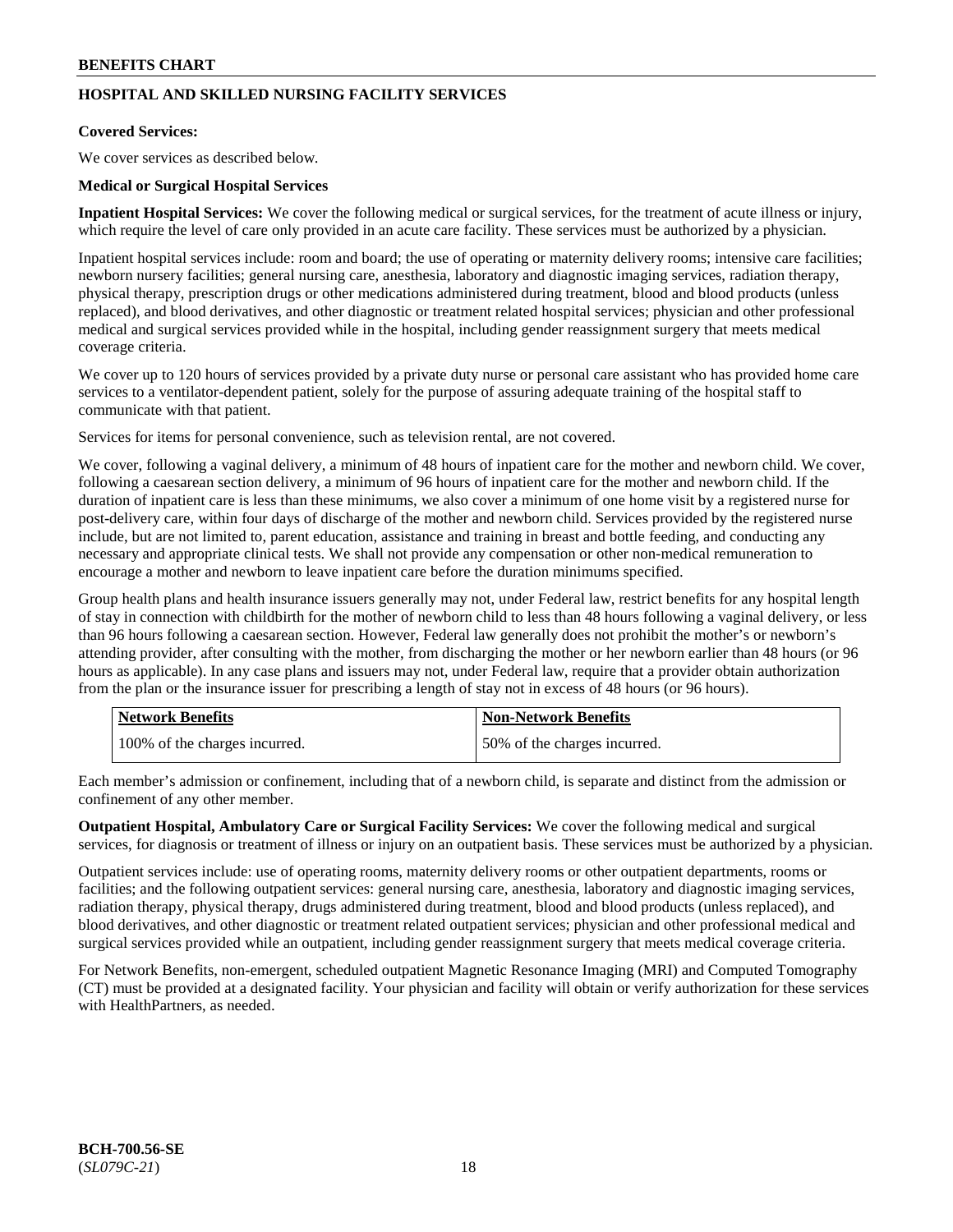To see the benefit level for diagnostic imaging services, laboratory services and physical therapy, see benefits under Diagnostic Imaging Services, Laboratory Services and Physical Therapy in this Benefits Chart.

| <b>Network Benefits</b>       | Non-Network Benefits         |
|-------------------------------|------------------------------|
| 100% of the charges incurred. | 50% of the charges incurred. |

#### **Skilled Nursing Facility Care**

We cover room and board, daily skilled nursing and related ancillary services for post-acute treatment and rehabilitative care of illness or injury that meets medical coverage criteria.

| Network Benefits                              | <b>Non-Network Benefits</b>                   |
|-----------------------------------------------|-----------------------------------------------|
| 100% of the charges incurred.                 | 50% of the charges incurred.                  |
| Limited to 120 day maximum per calendar year. | Limited to 120 day maximum per calendar year. |

Each day of services provided under the Network Benefits and Non-Network Benefits combined, counts toward the maximums shown above.

#### **Not Covered:**

- Services for items for personal convenience, such as television rental.
- See "Services Not Covered" in the Group Membership Contract.

### **INFERTILITY SERVICES**

#### **Covered Services:**

We cover the diagnosis of infertility. These services include diagnostic procedures and tests provided in connection with an infertility evaluation, office visits and consultations to diagnose infertility.

| <b>Network Benefits</b>       | <b>Non-Network Benefits</b>  |
|-------------------------------|------------------------------|
| 100% of the charges incurred. | 50% of the charges incurred. |

Coverage is limited to office visits and consultations to diagnose infertility. Treatment is not covered.

#### **Not Covered:**

- Treatment of infertility, including but not limited to, office visits, laboratory and diagnostic imaging services and drugs for the treatment of infertility; assisted reproduction, including, but not limited to gamete intrafallopian tube transfer (GIFT), zygote intrafallopian tube transfer (ZIFT) intracytoplasmic sperm injection (ICSI), and/or in-vitro fertilization (IVF), and all charges associated with such procedures; reversal of sterilization; artificial insemination; and sperm, ova or embryo acquisition, retrieval or storage; however, we do cover office visits and consultations to diagnose infertility.
- Services related to the establishment of surrogate pregnancy and fees for a surrogate.
- See "Services Not Covered" in the Group Membership Contract.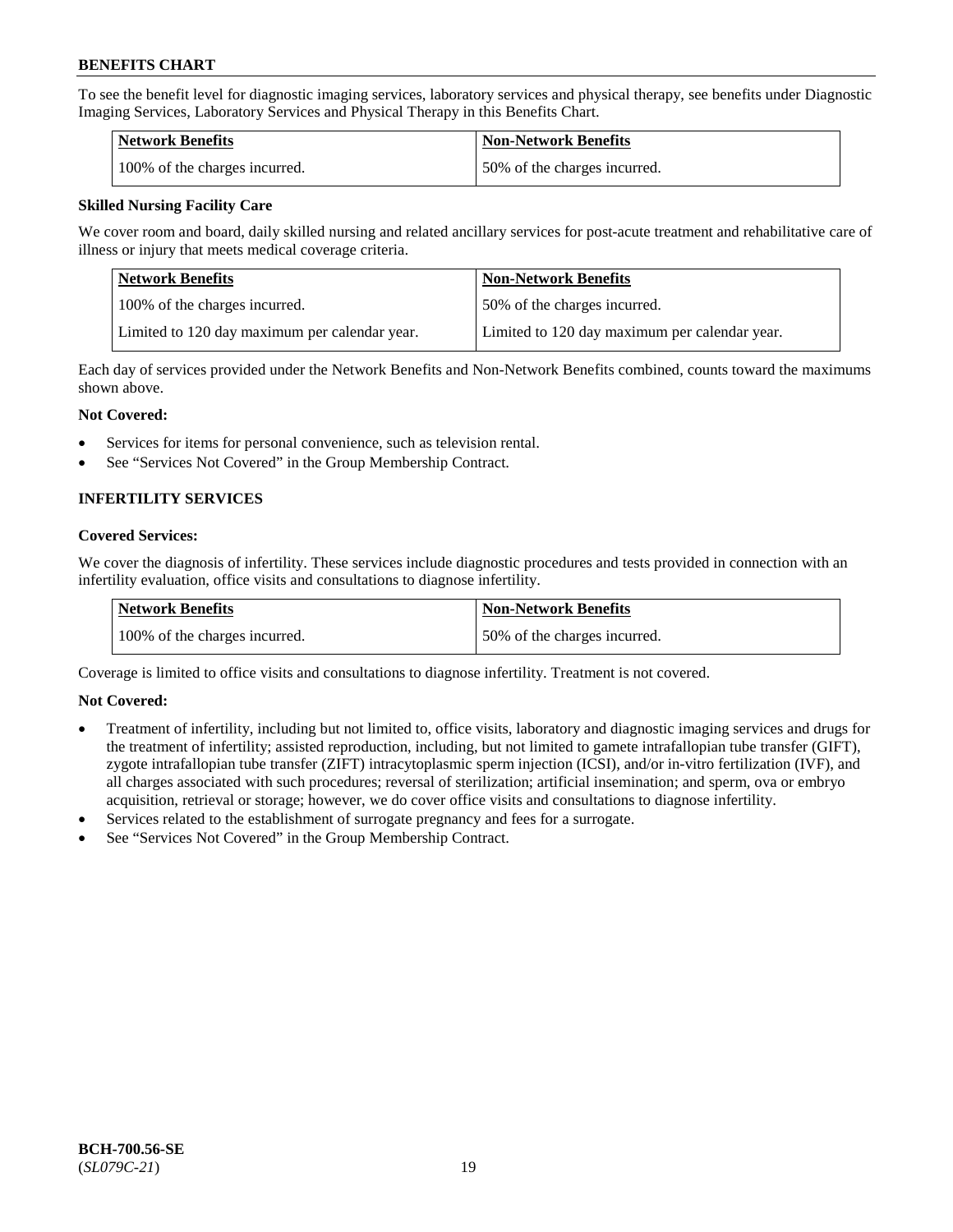### **LABORATORY SERVICES**

### **Covered Services:**

We cover laboratory tests when ordered by a provider and provided in a clinic or outpatient hospital facility.

To see the benefit level for inpatient hospital or skilled nursing facility services, see benefits under Inpatient Hospital and Skilled Nursing Facility Services in this Benefits Chart.

**Prostate-specific antigen (PSA) test coverage.** We cover prostate cancer screening for men 40 years of age or over who are symptomatic or in a high-risk category and for all men 50 years of age or older. Coverage includes a prostate-specific antigen blood test and a digital rectal examination.

| <b>Network Benefits</b>       | <b>Non-Network Benefits</b>  |
|-------------------------------|------------------------------|
| 100% of the charges incurred. | 50% of the charges incurred. |

#### **All other laboratory services**

#### **Services for illness or injury**

| <b>Network Benefits</b>       | <b>Non-Network Benefits</b>  |
|-------------------------------|------------------------------|
| 100% of the charges incurred. | 50% of the charges incurred. |

#### **Preventive Services**

Laboratory services associated with preventive services are covered at the benefit level shown in the "Preventive Services" section of this Benefits Chart.

#### **Not Covered:**

See "Services Not Covered" in the Group Membership Contract.

### **LYME DISEASE SERVICES**

#### **Covered Services:**

We cover services for the treatment of Lyme disease.

| <b>Network Benefits</b>                                | <b>Non-Network Benefits</b>                                  |
|--------------------------------------------------------|--------------------------------------------------------------|
| Coverage level is same as corresponding Network        | Coverage level is same as corresponding Non-Network          |
| Benefit, depending on type of service provided such as | Benefit, depending on type of service provided, such as      |
| Office Visits for Illness or Injury, Inpatient or      | Office Visits for Illness or Injury, Inpatient or Outpatient |
| <b>Outpatient Hospital Services.</b>                   | Hospital Services.                                           |

#### **Not Covered:**

See "Services Not Covered" in the Group Membership Contract.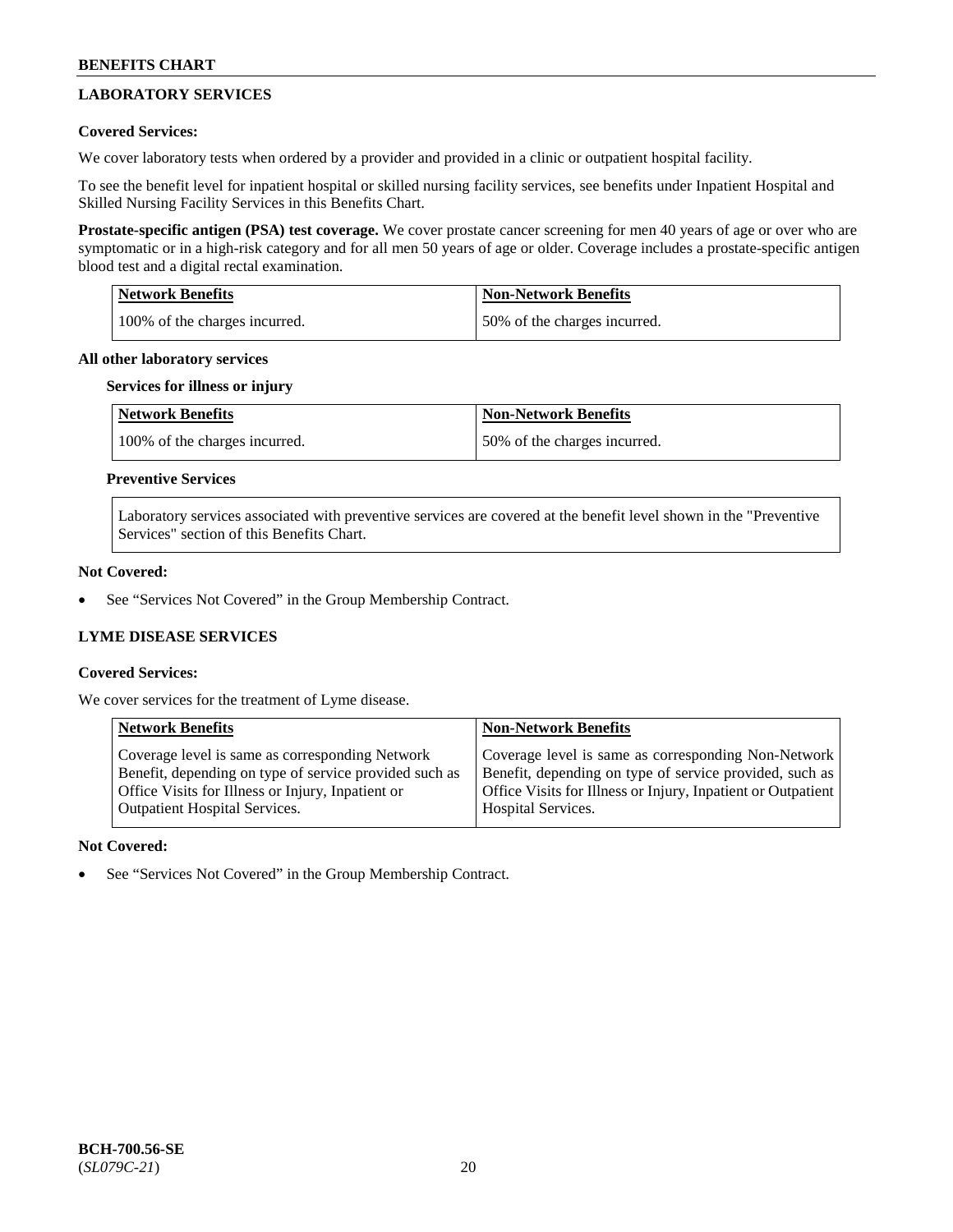## **MASTECTOMY RECONSTRUCTION BENEFIT**

#### **Covered Services:**

We cover reconstruction of the breast on which the mastectomy has been performed; surgery and reconstruction of the other breast to produce symmetrical appearance, and prostheses and physical complications of all stages of mastectomy, including lymphedemas.

| <b>Network Benefits</b>                                 | <b>Non-Network Benefits</b>                             |
|---------------------------------------------------------|---------------------------------------------------------|
| Coverage level is same as corresponding Network         | Coverage level is same as corresponding Non-Network     |
| Benefit, depending on type of service provided, such as | Benefit, depending on type of service provided, such as |
| Office Visits for Illness or Injury, Inpatient or       | Office Visits for Illness or Injury, Inpatient or       |
| <b>Outpatient Hospital Services.</b>                    | <b>Outpatient Hospital Services.</b>                    |

#### **Not Covered:**

See "Services Not Covered" in the Group Membership Contract.

### **MEDICATION THERAPY DISEASE MANAGEMENT PROGRAM**

#### **Covered Services:**

If you meet our criteria for coverage, you may qualify for our Medication Therapy Disease Management Program.

The program covers consultations with a designated pharmacist.

Covered services are based on established medical policies, which are subject to periodic review and modification by the medical directors. These medical policies (medical coverage criteria) are available online at [healthpartners.com](https://www.healthpartners.com/hp/index.html) or by calling Member Services.

| Network Benefits                                            | <b>Non-Network Benefits</b> |
|-------------------------------------------------------------|-----------------------------|
| 100% of the charges incurred.<br>Deductible does not apply. | No Coverage.                |

### **Not Covered:**

See "Services Not Covered" in the Group Membership Contract.

### **OFFICE VISITS FOR ILLNESS OR INJURY**

#### **Covered Services:**

We cover the following when medically necessary: professional medical and surgical services and related supplies, including biofeedback, of physicians and other health care providers; blood and blood products (unless replaced) and blood derivatives.

We cover diagnosis and treatment of illness or injury to the eyes. Where contact or eyeglass lenses are prescribed as medically necessary for the post-operative treatment of cataracts or for the treatment of aphakia, or keratoconus, we cover the initial evaluation, lenses and fitting. Members must pay for lens replacement beyond the initial pair.

We also provide coverage for the initial physical evaluation of a child if it is ordered by a Minnesota juvenile court.

#### **Office Visits**

| <b>Network Benefits</b>       | <b>Non-Network Benefits</b>  |
|-------------------------------|------------------------------|
| 100% of the charges incurred. | 50% of the charges incurred. |

**Convenience clinics**

| Network Benefits              | <b>Non-Network Benefits</b>  |
|-------------------------------|------------------------------|
| 100% of the charges incurred. | 50% of the charges incurred. |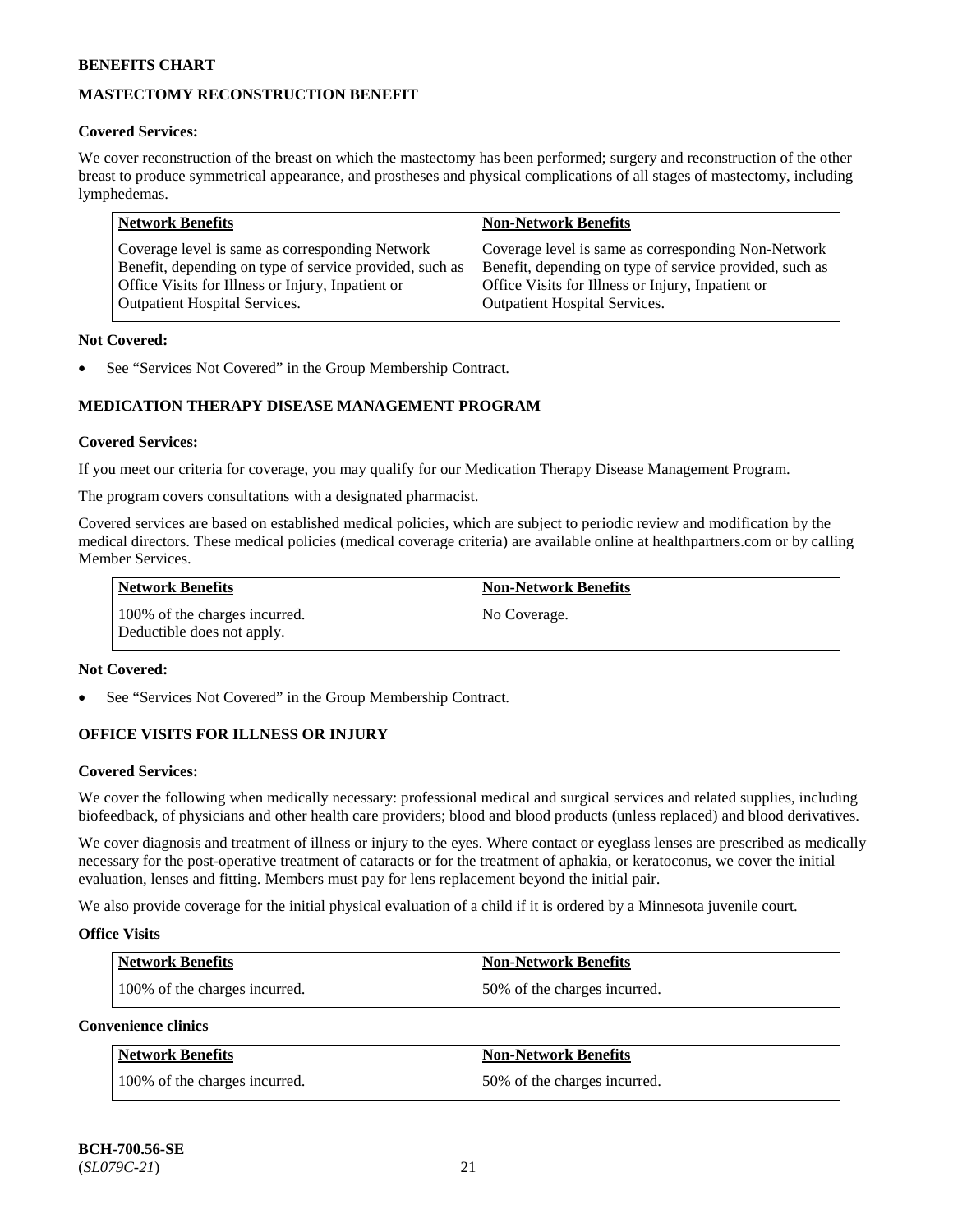#### **Scheduled telephone visits**

| <b>Network Benefits</b>       | <b>Non-Network Benefits</b>  |
|-------------------------------|------------------------------|
| 100% of the charges incurred. | 50% of the charges incurred. |

#### **E-visits**

# **Access to online care through virtuwell at [virtuwell.com](https://www.virtuwell.com/)**

| <b>Network Benefits</b>       | <b>Non-Network Benefits</b> |
|-------------------------------|-----------------------------|
| 100% of the charges incurred. | Not Applicable.             |

#### **All other E-visits**

| Network Benefits              | <b>Non-Network Benefits</b>  |
|-------------------------------|------------------------------|
| 100% of the charges incurred. | 50% of the charges incurred. |

### **Injections administered in a physician's office, other than immunizations**

### **Allergy injections**

| Network Benefits              | Non-Network Benefits         |
|-------------------------------|------------------------------|
| 100% of the charges incurred. | 50% of the charges incurred. |

#### **All other injections**

| Network Benefits              | Non-Network Benefits         |
|-------------------------------|------------------------------|
| 100% of the charges incurred. | 50% of the charges incurred. |

### **Not Covered:**

- Court ordered treatment, except as described in this Benefits Chart under "Mental Health Services" and "Office Visits for Illness or Injury" or as otherwise required by law.
- See "Services Not Covered" in the Group Membership Contract.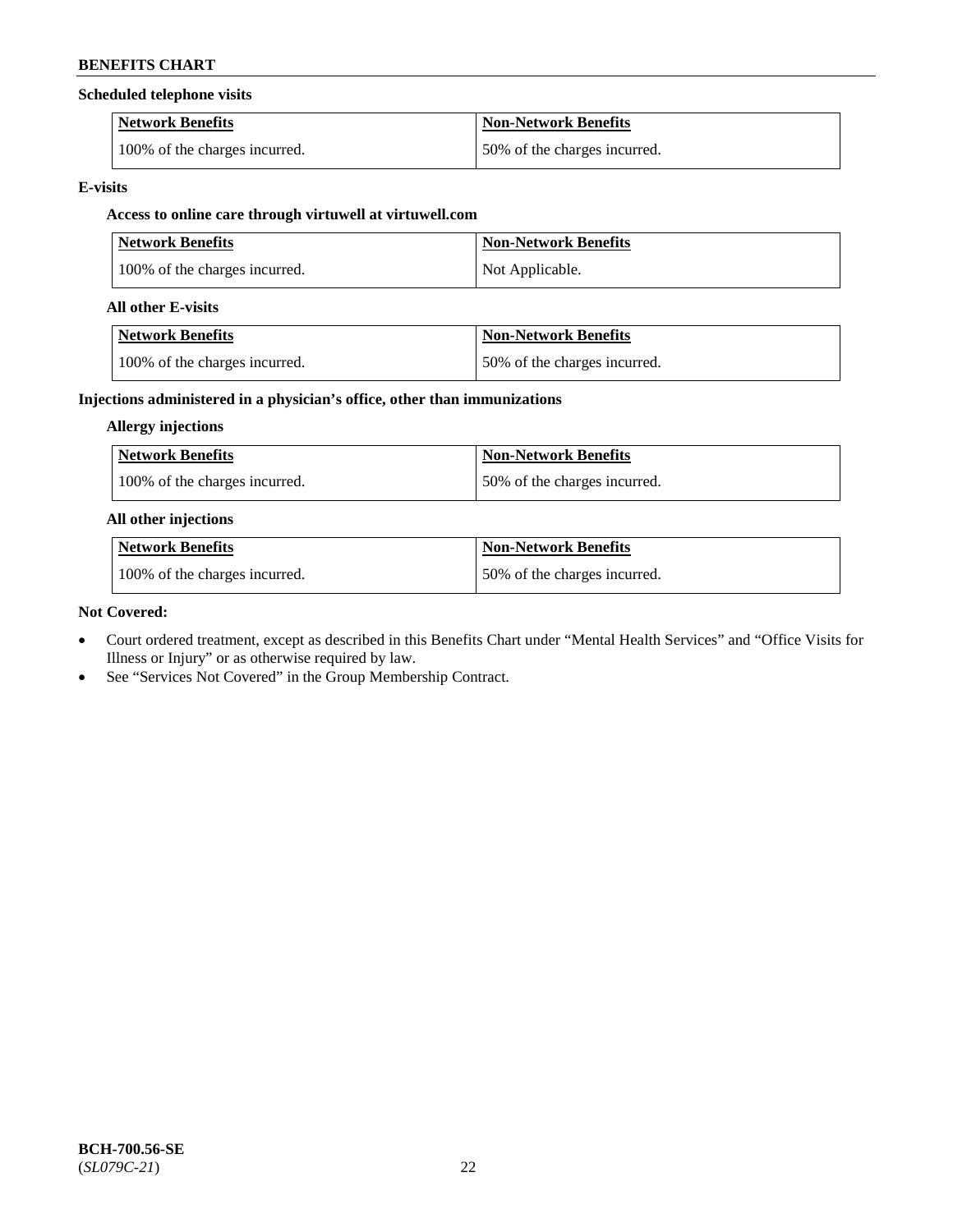#### **PEDIATRIC AUTOIMMUNE NEUROPSYCHIATRIC DISORDERS ASSOCIATED WITH STREPTOCOCCAL INFECTIONS (PANDAS) AND PEDIATRIC ACUTE-ONSET NEUROPSYCHIATRIC SYNDROME (PANS) TREATMENT**

#### **Definitions:**

**Pediatric acute-onset neuropsychiatric syndrome.** This means a class of acute-onset obsessive compulsive or tic disorders or other behavioral changes presenting in children and adolescents that are not otherwise explained by another known neurologic or medical disorder.

**Pediatric autoimmune neuropsychiatric disorders associated with streptococcal infections.** This means a condition in which a streptococcal infection in a child or adolescent causes the abrupt onset of clinically significant obsessions, compulsions, tics, or other neuropsychiatric symptoms or behavioral changes, or a relapsing and remitting course of symptom severity.

#### **Covered Services:**

We cover treatment for pediatric autoimmune neuropsychiatric disorders associated with streptococcal infections (PANDAS) and for treatment for pediatric acute-onset neuropsychiatric syndrome (PANS). Treatments that must be covered under this section must be recommended by the member's licensed health care professional and include but are not limited to antibiotics, medication and behavioral therapies to manage neuropsychiatric symptoms, plasma exchange, and immunoglobulin.

| <b>Network Benefits</b>                                                                                                                                         | <b>Non-Network Benefits</b>                                                                                                                                         |
|-----------------------------------------------------------------------------------------------------------------------------------------------------------------|---------------------------------------------------------------------------------------------------------------------------------------------------------------------|
| Coverage level is same as corresponding Network<br>Benefit, depending on type of service provided, such as<br>Office Visits for Illness or Injury, Inpatient or | Coverage level is same as corresponding Non-Network<br>Benefit, depending on type of service provided, such as<br>Office Visits for Illness or Injury, Inpatient or |
| <b>Outpatient Hospital Services.</b>                                                                                                                            | <b>Outpatient Hospital Services.</b>                                                                                                                                |

#### **Not Covered:**

See "Services Not Covered" in the Group Membership Contract.

#### **PEDIATRIC EYEWEAR**

#### **Covered Services:**

We cover pediatric eyewear for children, subject to our medical coverage criteria. This provision will continue until the end of the month in which the child turns age 19. These medical policies (medical coverage criteria) are available by calling Member Services or logging on to your "*my*HealthPartners" account at [healthpartners.com.](https://www.healthpartners.com/hp/index.html)

| Network Benefits              | <b>Non-Network Benefits</b> |
|-------------------------------|-----------------------------|
| 100% of the charges incurred. | No Coverage.                |

Limited to one pair of eyeglasses (lenses and frames) or one pair of contact lenses per benefit year.

#### **Not Covered:**

- Replacement of eyeglasses or contact lenses due to loss or theft.
- See "Services Not Covered" in the Group Membership Contract.

#### **PHYSICAL THERAPY, OCCUPATIONAL THERAPY AND SPEECH THERAPY**

#### **Covered Services:**

We cover the following physical therapy, occupational therapy and speech therapy services:

- rehabilitative care to correct the effects of illness or injury;
- habilitative care rendered for congenital, developmental or medical conditions which have significantly limited the successful initiation of normal speech and normal motor development.

Massage therapy which is performed in conjunction with other treatment/modalities by a physical occupational therapist, is part of a prescribed treatment plan and is not billed separately is covered.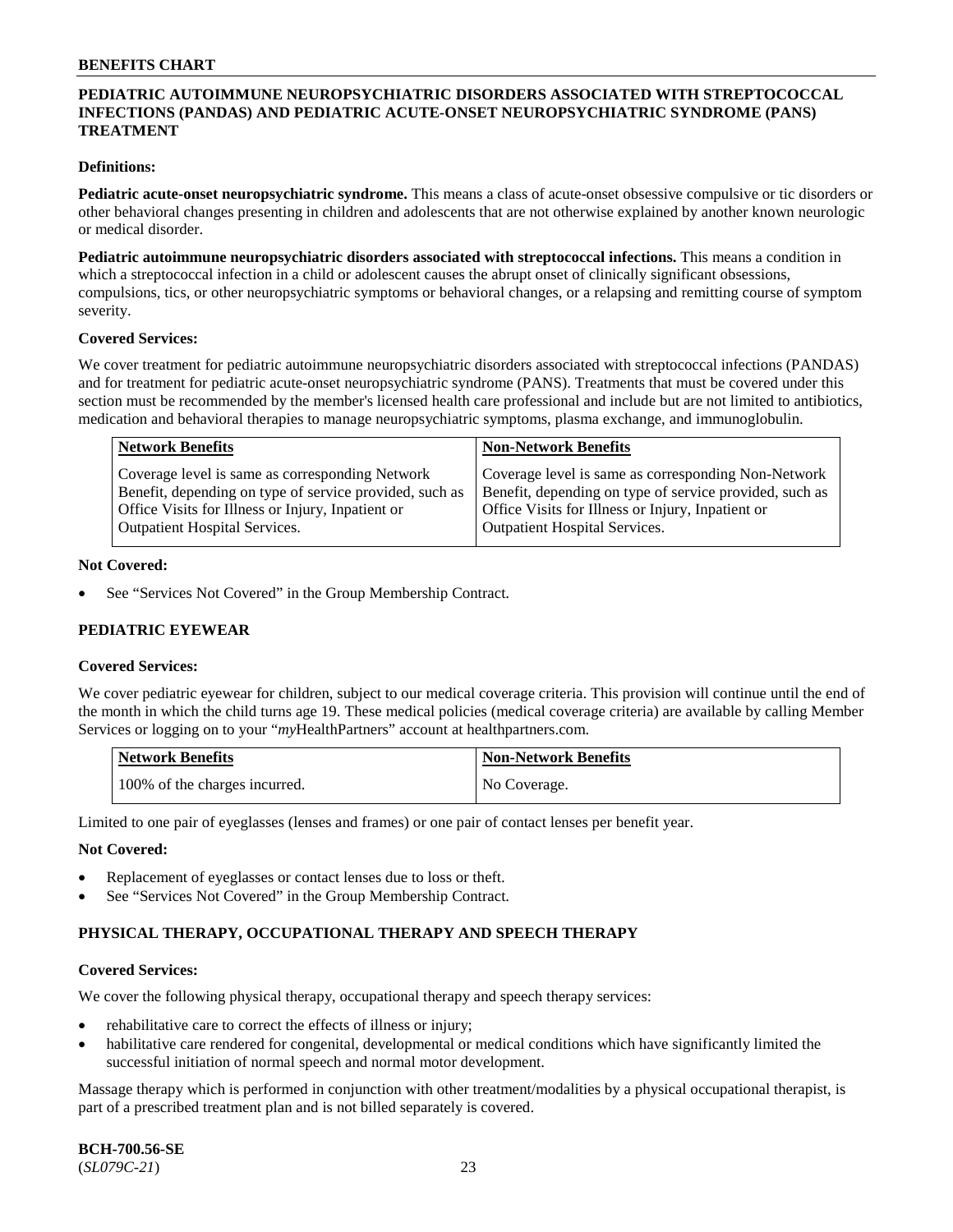We cover services provided in a clinic. We also cover physical therapy provided in an outpatient hospital facility. To see the benefit level for inpatient hospital or skilled nursing facility services, see benefits under Inpatient Hospital and Skilled Nursing Facility Services.

#### **Rehabilitative Care**

| <b>Network Benefits</b>       | <b>Non-Network Benefits</b>                                                               |
|-------------------------------|-------------------------------------------------------------------------------------------|
| 100% of the charges incurred. | 50% of the charges incurred.                                                              |
|                               | Physical and Occupational Therapy combined are<br>limited to 20 visits per calendar year. |
|                               | Speech Therapy is limited to 20 visits per calendar year.                                 |

#### **Habilitative Care**

| <b>Network Benefits</b>       | Non-Network Benefits                                                                              |
|-------------------------------|---------------------------------------------------------------------------------------------------|
| 100% of the charges incurred. | 50% of the charges incurred.                                                                      |
|                               | Physical, Occupational and Speech Therapy combined<br>are limited to 20 visits per calendar year. |

#### **Not Covered:**

- Massage therapy for the purpose of comfort or convenience of the member.
- See "Services Not Covered" in the Group Membership Contract.

### **PORT WINE STAIN REMOVAL SERVICES**

#### **Covered Services:**

We cover port wine stain removal services.

| <b>Network Benefits</b>                                | <b>Non-Network Benefits</b>                                  |
|--------------------------------------------------------|--------------------------------------------------------------|
| Coverage level is same as corresponding Network        | Coverage level is same as corresponding Non-Network          |
| Benefit, depending on type of service provided such as | Benefit, depending on type of service provided, such as      |
| Office Visits for Illness or Injury, Inpatient or      | Office Visits for Illness or Injury, Inpatient or Outpatient |
| <b>Outpatient Hospital Services.</b>                   | <b>Hospital Services.</b>                                    |

#### **Not Covered:**

• See "Services Not Covered" in the Group Membership Contract.

### **PRESCRIPTION DRUG SERVICES**

### **Covered Services:**

We cover prescription drugs and medications that can be self-administered or are administered in a physician's office. We cover off-label use of formulary drugs to treat cancer if the drug is recognized for the treatment of cancer in any authoritative compendia used by the Medicare program.

We cover orally administered anticancer drugs at the applicable benefit level under outpatient drugs below. We are in compliance with Minnesota Statute 62A.3075 because we do not cover orally administered anticancer drugs under our specialty drug benefit.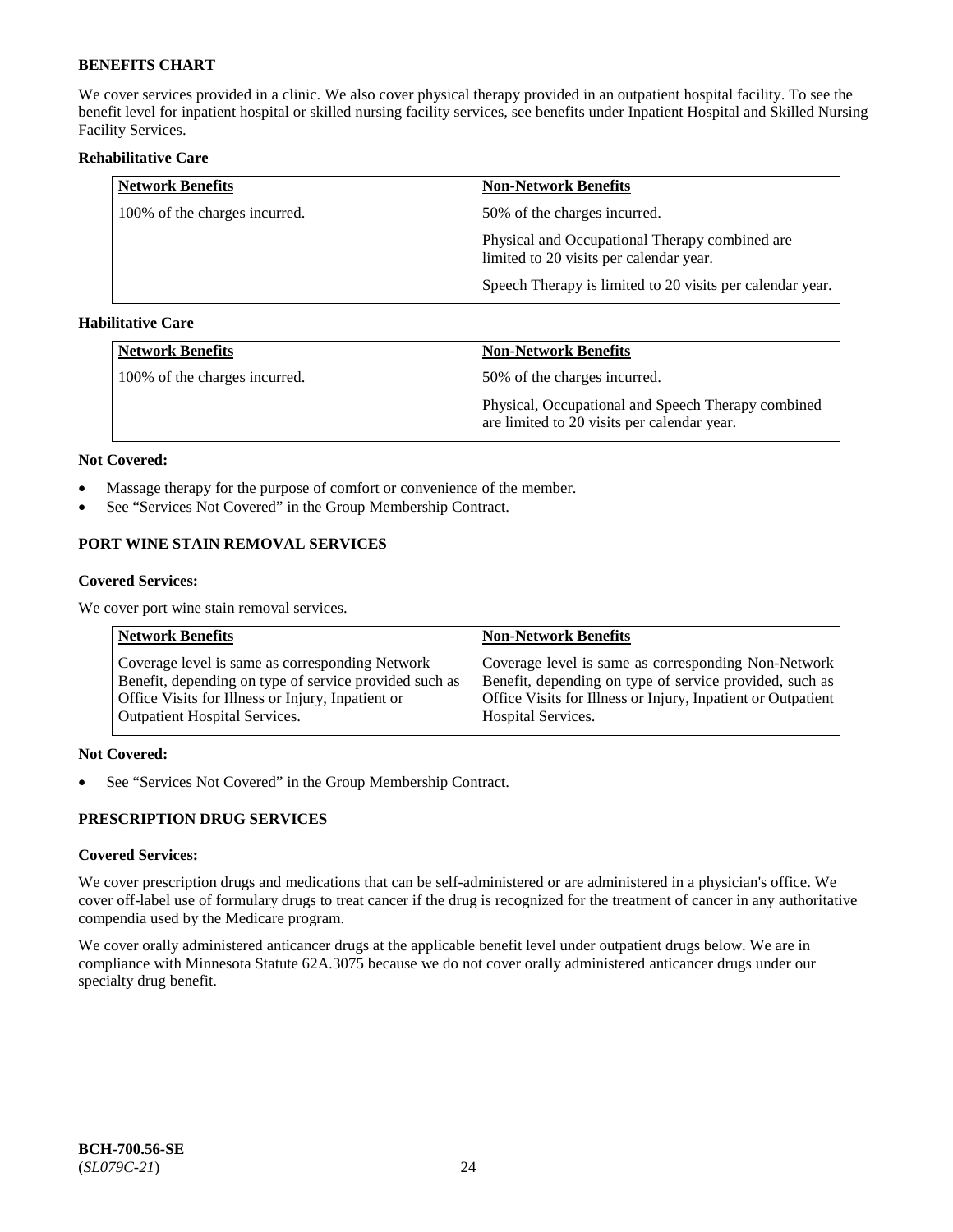We will refill a prescription for eye drops covered under this Benefits Chart if the member requests a refill and original prescription specified that additional quantities would be needed, providing the refill request does not exceed the quantities needed, and the following conditions are met:

- If the member requests a 30-day refill supply, the request must be made between 21 and 30 days of the later of (a) the original date that the prescription was distributed to the member or (b) the date that the most recent refill was distributed to the member; or
- If the member requests a 90-day refill supply, the request must be made between 75 and 90 days of the later of (a) the original date that the prescription was distributed to the member or (b) the date that the most recent refill was distributed to the member.

A licensed pharmacist may prescribe and dispense self-administered hormonal contraceptives, nicotine replacement medications, and opiate antagonists for the treatment of an acute opiate overdose in accordance with section 151.37, subdivision 14, 15, or 16, under the same terms of coverage that would apply had the prescription drug been prescribed by a licensed physician, physician assistant, or advanced practice nurse practitioner. If the plan excludes coverage for selfadministered hormonal contraceptives, they will not be covered under this provision.

#### **For Network Benefits, drugs and medications must be part of the formulary and obtained at a Network Pharmacy.**

#### **For Non-Network Benefits, drugs and medications must be part of the formulary.**

#### **See the Formulary definition for information on the Formulary Exception Process available to you.**

#### **Outpatient drugs (except as specified below)**

| <b>Network Benefits</b>                                                                                                                                      | <b>Non-Network Benefits</b>  |
|--------------------------------------------------------------------------------------------------------------------------------------------------------------|------------------------------|
| 100% of the charges incurred.                                                                                                                                | 50% of the charges incurred. |
| Formulary insulin is considered preventive and is not<br>subject to your deductible. In no event will your cost for<br>a formulary insulin drug exceed \$25. |                              |

**Cost-Sharing Limits for Insulin:** We are required to limit your cost-sharing on prescription insulin to no more than the net price of the prescription insulin drug. This requirement applies at the point of sale, including deductible payments and the costsharing amounts charged once the deductible is met.

**Cost-sharing.** This means a deductible payment, copayment, or coinsurance amount that you must pay for covered prescription insulin in accordance with the terms and conditions of this health plan.

**Net price.** This means our cost for prescription insulin, including any rebates or discounts received by or accrued directly or indirectly to us from a drug manufacturer or pharmacy benefit manager.

#### **Mail order drugs**

| <b>Network Benefits</b>                                                                                                                                                                   | <b>Non-Network Benefits</b>           |
|-------------------------------------------------------------------------------------------------------------------------------------------------------------------------------------------|---------------------------------------|
| For your convenience, you may also get up to a 93-day<br>supply of outpatient formulary prescription drugs that<br>can be self-administered through the designated mail<br>order service. | See Network Mail Order Drugs benefit. |
| New prescriptions to treat certain chronic conditions<br>and trial drugs will be limited to quantity limits<br>described at the end of this section.                                      |                                       |
| Specialty Drugs are not available through the mail order<br>service.                                                                                                                      |                                       |

#### **Tobacco cessation drugs are covered for all FDA – approved tobacco cessation drugs for a minimum of 90 days**

| Network Benefits                                            | <b>Non-Network Benefits</b>  |
|-------------------------------------------------------------|------------------------------|
| 100% of the charges incurred.<br>Deductible does not apply. | 50% of the charges incurred. |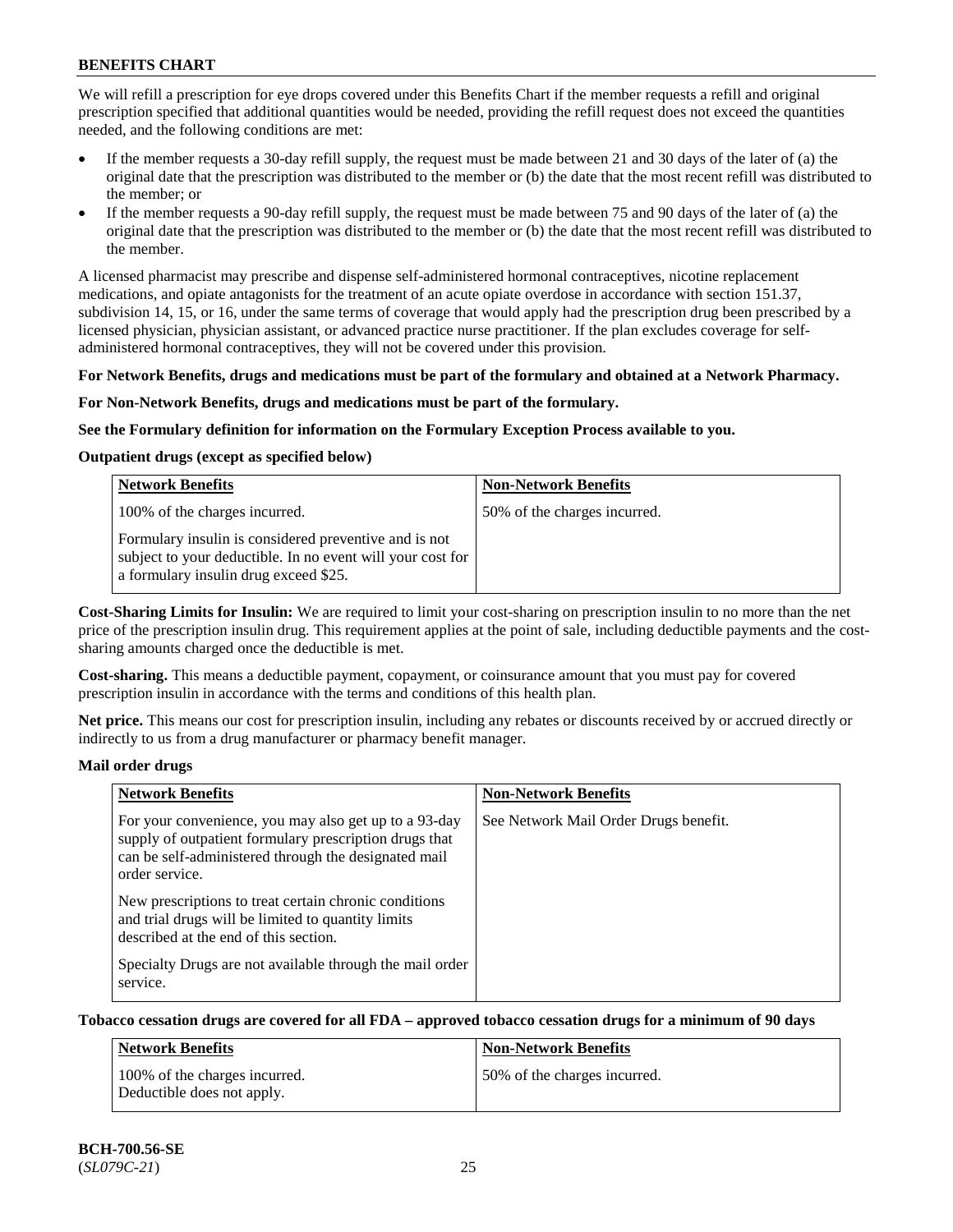### **Specialty Drugs that are self-administered**

| <b>Network Benefits</b>                                                                                                                    | <b>Non-Network Benefits</b> |
|--------------------------------------------------------------------------------------------------------------------------------------------|-----------------------------|
| 100% of the charges incurred.                                                                                                              | No Coverage.                |
| For Network Benefits, specialty drugs are limited to<br>drugs on the specialty drug list and must be obtained<br>from a designated vendor. |                             |

#### **Drugs for the treatment of growth deficiency**

| <b>Network Benefits</b>                                                                                                                            | <b>Non-Network Benefits</b>  |
|----------------------------------------------------------------------------------------------------------------------------------------------------|------------------------------|
| 100% of the charges incurred.                                                                                                                      | 50% of the charges incurred. |
| For Network Benefits, growth deficiency drugs are<br>limited to drugs on the specialty drug list and must be<br>obtained from a designated vendor. |                              |

#### **Contraceptive drugs**

| <b>Network Benefits</b>                                                                                                                                        | <b>Non-Network Benefits</b>  |
|----------------------------------------------------------------------------------------------------------------------------------------------------------------|------------------------------|
| 100% of the charges incurred for formulary drugs.<br>Deductible does not apply.                                                                                | 50% of the charges incurred. |
| If a physician requests that a non-formulary<br>contraceptive drug be dispensed as written the drug will<br>be covered at 100%, not subject to the deductible. |                              |

#### **Limitations:**

- Certain drugs may require prior authorization as indicated on the formulary. HealthPartners may require prior authorization for the drug and also the site where the drug will be provided. Certain drugs are subject to our utilization review process and quantity limits, as indicated on our formulary.
- Certain non-formulary drugs require prior authorization. In addition, certain drugs may be subject to any quantity limits applied as part of our trial program.
- If a member requests a brand name drug when there is a generic equivalent, the brand name drug will be covered up to the charge that would apply to the generic drug, minus any required copayment. If a physician requests that a brand name drug be dispensed as written, and we determine the brand name drug is medically necessary, the drug will be paid at the Outpatient Drugs benefit.
- We may require members to try over-the-counter (OTC) drug alternatives before approving more costly formulary prescription drugs.
- Unless otherwise specified in the "Prescription Drug Services" section, you may receive up to a 31-day supply per prescription.
- A 93-day supply will be covered and dispensed only at pharmacies that participate in our extended day supply program
- New prescriptions to treat certain chronic conditions are limited to a 31-day supply.
- No more than a 31-day supply of Specialty Drugs will be covered and dispensed at a time, unless it's a manufacturer supplied drug that cannot be split that supplies the member with more than a 31-day supply.
- The member copayment for a drug will not exceed the cost of the drug.
- If a member copayment is required, you must pay one member copayment for each 31-day supply, or portion thereof.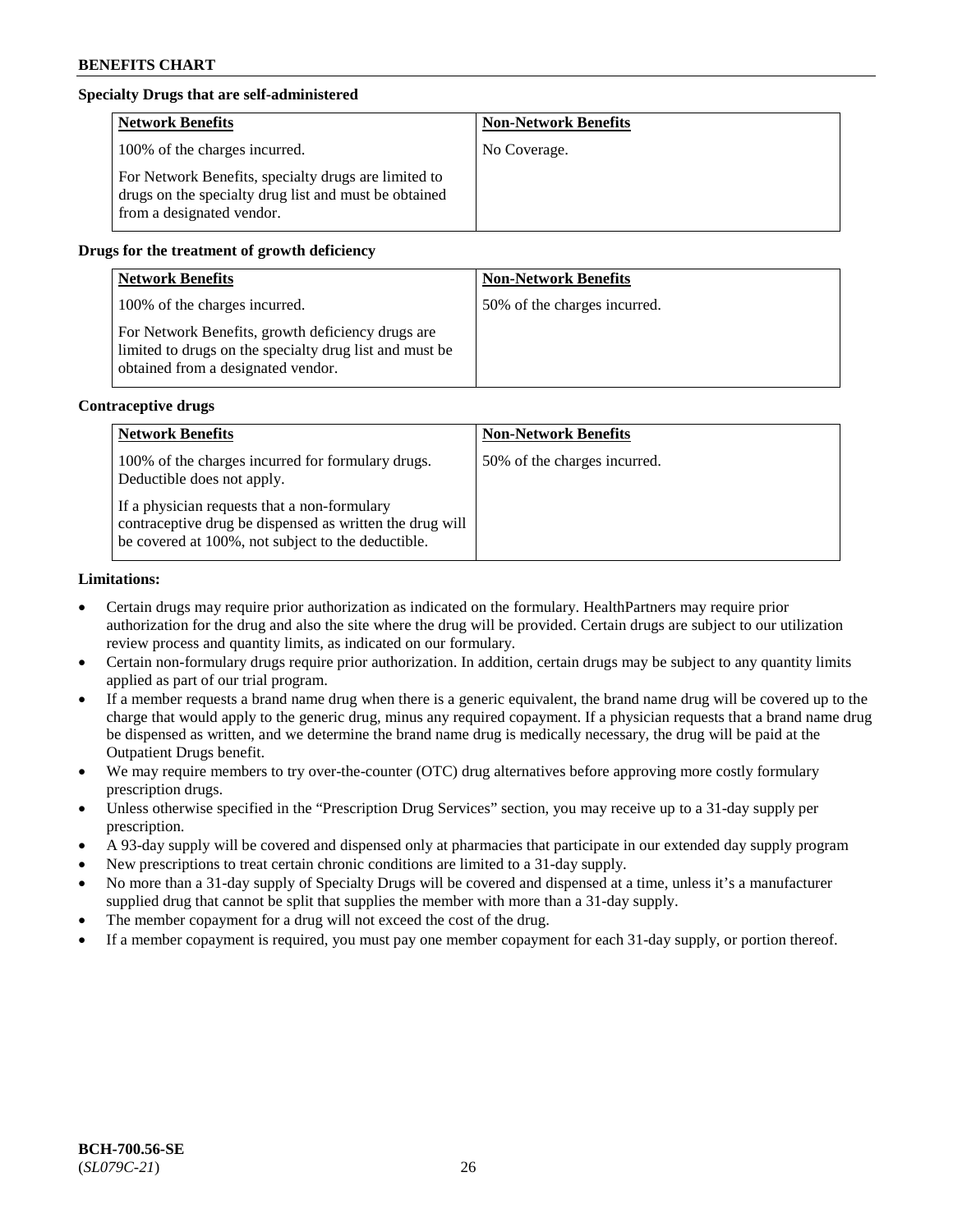### **Not Covered:**

- Replacement of prescription drugs, medications, equipment and supplies due to loss, damage or theft.
- Nonprescription (over the counter) drugs or medications, including, but not limited to, vitamins, supplements, homeopathic remedies, and non-FDA approved drugs unless listed on the formulary and prescribed by a physician or legally authorized health care provider under applicable state and federal law. We cover off-label use of drugs to treat cancer as specified in the "Prescription Drug Services" section of this Benefits Chart. This exclusion does not include over-the-counter contraceptives for women as allowed under the Affordable Care Act when the member obtains a prescription for the item. In addition, if the member obtains a prescription, this exclusion does not include aspirin to prevent cardiovascular disease for men and women of certain ages; folic acid supplements for women who may become pregnant; fluoride chemoprevention supplements for children without fluoride in their water source; and iron supplements for children ages 6-12 who are at risk of anemia.
- Drugs on the Excluded Drug List. The Excluded Drug List includes select drugs within a therapy class that are not eligible for coverage. This includes drugs that may be excluded for certain indications. However, you may request coverage for a drug on the Excluded Drug List by requesting an exception to the formulary under the formulary exception process described in the definition of formulary in this Benefits Chart. The Excluded Drug List is available at [healthpartners.com](http://www.healthpartners.com/)
- Drugs that are newly approved by the FDA until they are reviewed and approved by HealthPartners Pharmacy and Therapeutics Committee. However, you may request coverage for a drug that is newly approved by the FDA by requesting an exception to the formulary under the formulary exception process described in the definition of formulary in the Benefits Chart.
- All drugs used for sexual dysfunction.
- All drugs for the treatment of infertility.
- Medical cannabis.
- Medical devices approved by the FDA will not be covered under the "Prescription Drug Services" section unless they are on our formulary. Covered medical devices are generally submitted and reimbursed under your medical benefits.
- See "Services Not Covered" in the Group Membership Contract.

### **PREVENTIVE SERVICES**

#### **Applicable Definitions:**

**Routine Preventive Services** are routine healthcare services that include screenings, check-ups and counseling to prevent illness, disease or other health problems before symptoms occur.

**Diagnostic Services** are services to help a provider understand your symptoms, diagnose illness and decide what treatment may be needed. They may be the same services that are listed as preventive services, but they are being used as diagnostic services. Your provider will determine if these services are preventive or diagnostic. These services are not preventive if received as part of a visit to diagnose, manage or maintain an acute or chronic medical condition, illness or injury. When that occurs, unless otherwise indicated below, standard deductibles, copayments or coinsurance apply.

#### **Covered Services:**

We cover preventive services that meet any of the requirements under the Affordable Care Act (ACA) shown in the bulleted items below. These preventive services are covered at 100% under the network benefits with no deductible, copayments or coinsurance. (If a preventive service is not required by the ACA and it is covered at a lower benefit level or if a group qualifies for an exemption or accommodation for certain benefits under the ACA, it will be specified below). Preventive benefits mandated under the ACA are subject to periodic review and modification. Changes would be effective in accordance with the federal rules. Preventive services mandated by the ACA include:

- Evidence-based items or services that have in effect a rating of A or B in the current recommendations of the United States Preventive Services Task Force with respect to the individual;
- Immunizations for routine use in children, adolescents, and adults that have in effect a recommendation from the Advisory Committee on Immunization Practices of the Centers for Disease Control and Prevention with respect to the individual;
- With respect to infants, children, and adolescents, evidence-informed preventive care and screenings provided for in comprehensive guidelines supported by the Health Resources and Services Administration; and
- With respect to women, preventive care and screenings provided for in comprehensive guidelines supported by the Health Resources and Services Administration.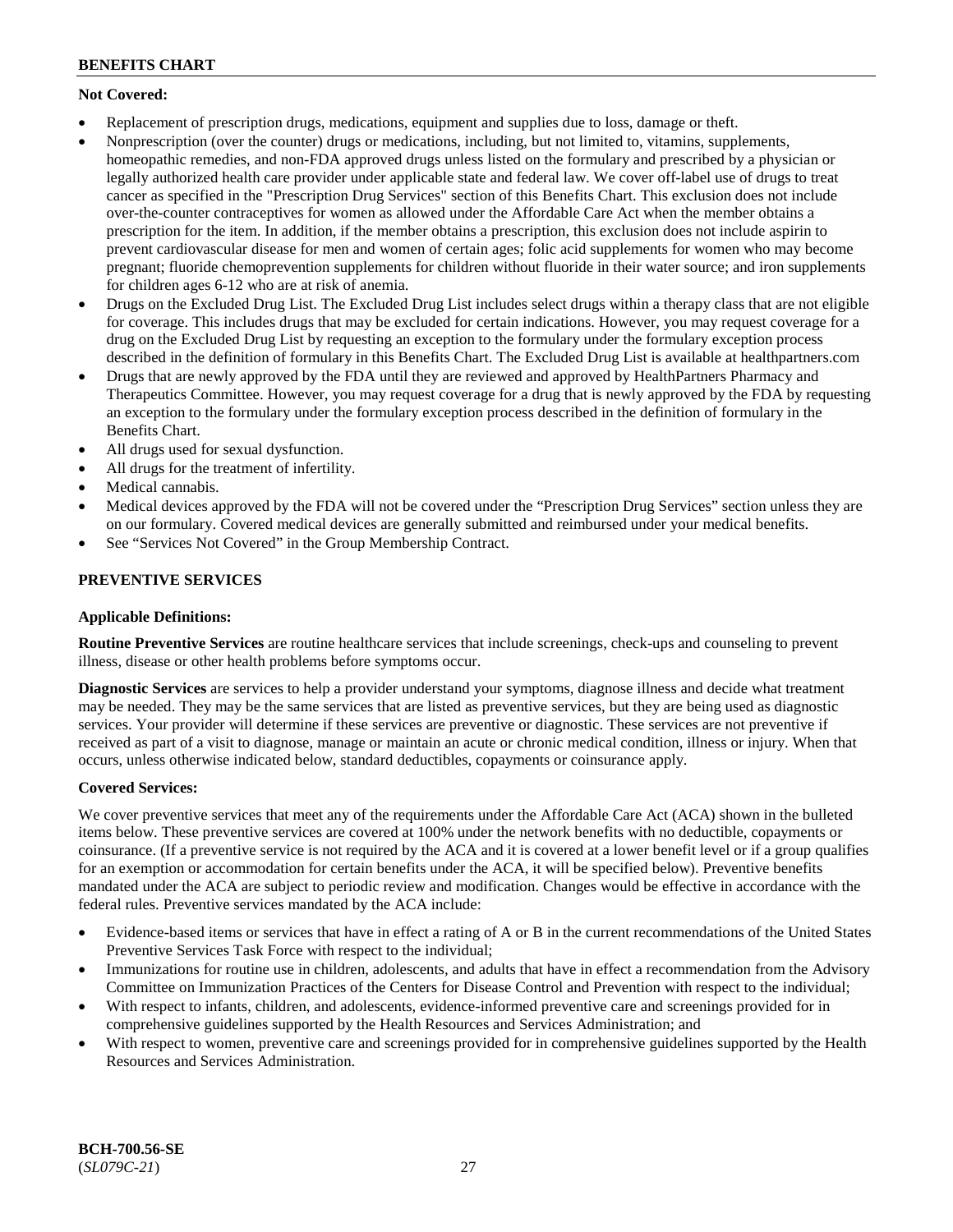Covered services are based on established medical policies, which are subject to periodic review and modification by the medical or dental directors. These medical policies (medical coverage criteria) are available by calling Member Services, or logging on to your "*my*HealthPartners" account at [healthpartners.com.](http://www.healthpartners.com/)

A complete list of preventive care services recommended under the U.S. Preventive Task Force (USPSTF) is available online at [uspreventiveservicestakskforce.org/Page/Name/uspstf-a-and-b-recommendations.](https://www.uspreventiveservicestaskforce.org/Page/Name/uspstf-a-and-b-recommendations-by-date/)

HHS: [healthcare.gov/coverage/preventive-care-benefits](https://www.healthcare.gov/coverage/preventive-care-benefits/)

CDC: [cdc.gov/vaccines/schedules/index.html](https://www.cdc.gov/vaccines/schedules/index.html)

#### **ACA and state mandated preventive services are covered as follows:**

**Routine health exams and periodic health assessments.** A physician or health care provider will counsel you as to how often health assessments are needed based on age, sex and health status. This includes screening for tobacco use, at least two tobacco cessation attempts per year (for those who use tobacco products), all FDA approved tobacco cessation medications including over-the-counter drugs (as shown in the "Prescription Drug Services" Section) and at least four counseling sessions of at least ten minutes each for tobacco cessation.

| Network Benefits                                            | <b>Non-Network Benefits</b>  |
|-------------------------------------------------------------|------------------------------|
| 100% of the charges incurred.<br>Deductible does not apply. | 50% of the charges incurred. |

**Child health supervision services**. This includes pediatric preventive services, such as fluoride chemoprevention for children without fluoride in their water source, newborn screenings, appropriate immunizations, developmental assessments and laboratory services appropriate to the age of the child from birth to 72 months, and appropriate immunizations until the end of the month in which the child turns 19, as defined by the Standards of Child Health Care issued by the American Academy of Pediatrics. We cover at least five child health supervision visits from birth to 12 months, three child health supervision visits from 12 months to 24 months, once a year from 24 months to 72 months.

| Network Benefits                                            | <b>Non-Network Benefits</b>  |
|-------------------------------------------------------------|------------------------------|
| 100% of the charges incurred.<br>Deductible does not apply. | 50% of the charges incurred. |

**Routine prenatal care and exams.** This includes the comprehensive package of medical and psychosocial support provided throughout a pregnancy, including risk assessment, serial surveillance, prenatal education, and use of specialized skills and technology when needed, as defined by Standards for Obstetric-Gynecologic Services issued by the American College of Obstetricians and Gynecologists.

| <b>Network Benefits</b>                                     | <b>Non-Network Benefits</b>   |
|-------------------------------------------------------------|-------------------------------|
| 100% of the charges incurred.<br>Deductible does not apply. | 150% of the charges incurred. |

**Routine postnatal care.** This includes health exams, assessments, education and counseling relating to the period immediately after childbirth

| <b>Network Benefits</b>                                     | <b>Non-Network Benefits</b>  |
|-------------------------------------------------------------|------------------------------|
| 100% of the charges incurred.<br>Deductible does not apply. | 50% of the charges incurred. |

**Routine screening procedures for cancer.** This includes colorectal screening or other cancer screenings recommended by the USPSTF with an A or B rating. Women's preventive health services below describes additional routine screening procedures for cancer.

| Network Benefits                                            | <b>Non-Network Benefits</b>  |
|-------------------------------------------------------------|------------------------------|
| 100% of the charges incurred.<br>Deductible does not apply. | 50% of the charges incurred. |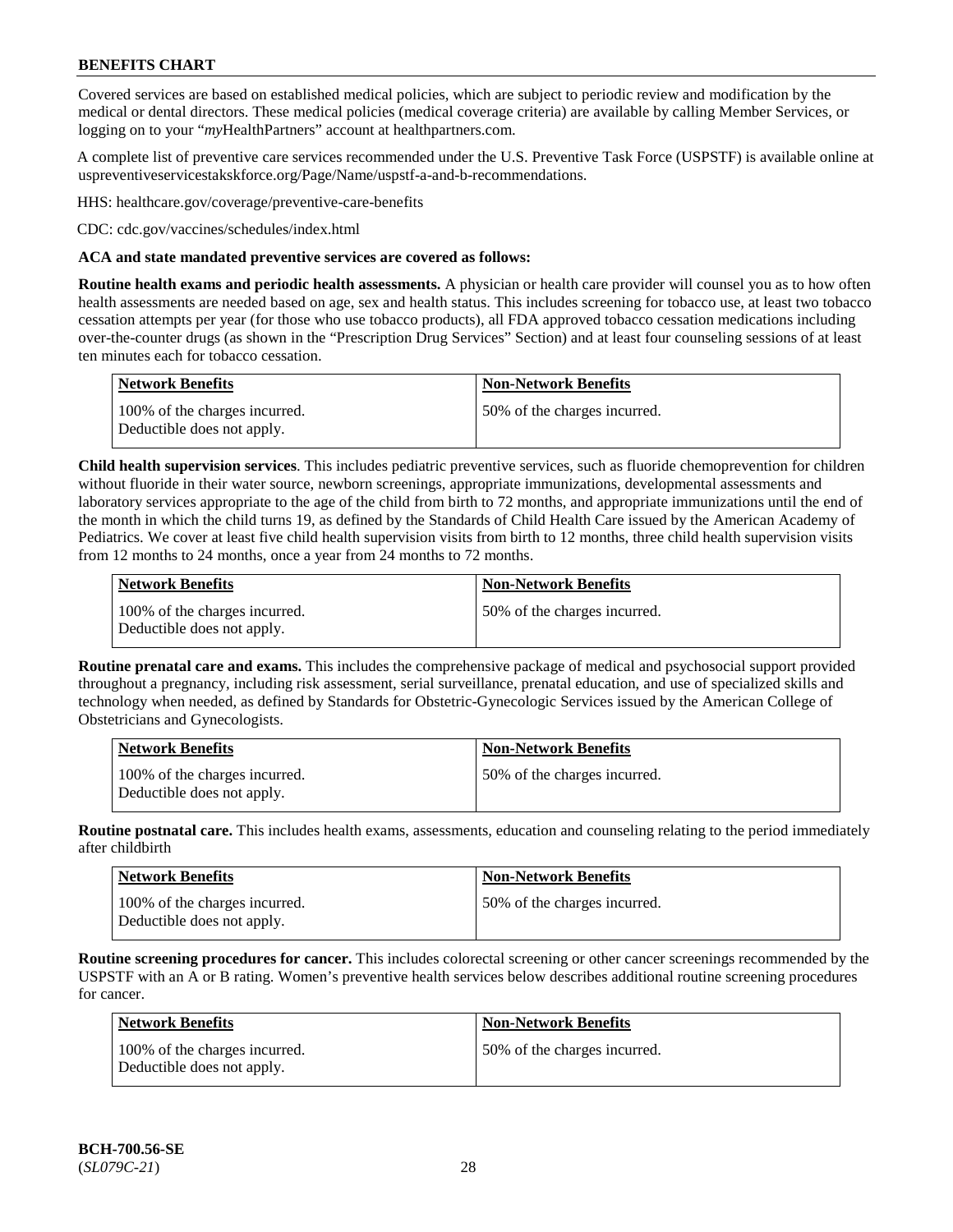**Professional voluntary family planning services.** This includes services to prevent or delay a pregnancy, including counseling and education. Services must be provided by a licensed provider.

| <b>Network Benefits</b>                                     | <b>Non-Network Benefits</b> |
|-------------------------------------------------------------|-----------------------------|
| 100% of the charges incurred.<br>Deductible does not apply. | See Network Benefits.       |

### **Adult immunizations**

| Network Benefits                                            | <b>Non-Network Benefits</b>  |
|-------------------------------------------------------------|------------------------------|
| 100% of the charges incurred.<br>Deductible does not apply. | 50% of the charges incurred. |

**Women's preventive services.**This includes mammograms\*, screenings for cervical cancer (pap smears), breast pumps, human papillomavirus (HPV) testing; counseling for sexually transmitted infections, counseling and screening for human immunodeficiency virus (HIV), and all FDA approved contraceptive methods as prescribed by a doctor, sterilization procedures, education and counseling (see the "Prescription Drug Services" section for coverage of oral contraceptive drugs). For women whose family history is associated with an increased risk for BRCA1 or BRCA2 gene mutations, we cover genetic counseling and BRCA screening without cost sharing, if appropriate and as determined by a physician

**\***Preventive mammogram screening includes digital breast tomosynthesis (3D mammograms) for members at risk for breast cancer.

"At risk for breast cancer" means: (1) having a family history with one or more first- or second-degree relatives with breast cancer; (2) testing positive for BRCA1 or BRCA2 mutations; (3) having heterogeneously dense breasts or extremely dense breasts based on the Breast Imaging Reporting and Data System established by the American College of Radiology; or (4) having a previous diagnosis of breast cancer.

| Network Benefits                                            | <b>Non-Network Benefits</b>  |
|-------------------------------------------------------------|------------------------------|
| 100% of the charges incurred.<br>Deductible does not apply. | 50% of the charges incurred. |

**Obesity screening and management.** We cover obesity screening and counseling for all ages during a routine preventive care exam. If you are age 18 or older and have a body mass index of 30 or more, we also cover intensive obesity management to help you lose weight. Your primary care doctor can coordinate these services.

| Network Benefits                                            | <b>Non-Network Benefits</b>  |
|-------------------------------------------------------------|------------------------------|
| 100% of the charges incurred.<br>Deductible does not apply. | 50% of the charges incurred. |

**Preventive Medications.** We cover preventive medications currently recommended by USPSTF with an A or B rating if they are prescribed by your medical provider and they are listed on our formulary. Preventive medications are subject to periodic review and modification. Changes would be effective in accordance with the federal rules and reflected in our current medical coverage criteria for preventive care services.

| <b>Network Benefits</b>                                     | <b>Non-Network Benefits</b>   |
|-------------------------------------------------------------|-------------------------------|
| 100% of the charges incurred.<br>Deductible does not apply. | 150% of the charges incurred. |

#### **In addition to any ACA or state mandated preventive services referenced above, we cover the following eligible services:**

#### **Routine eye and hearing exams**

| <b>Network Benefits</b>                                     | <b>Non-Network Benefits</b>  |
|-------------------------------------------------------------|------------------------------|
| 100% of the charges incurred.<br>Deductible does not apply. | 50% of the charges incurred. |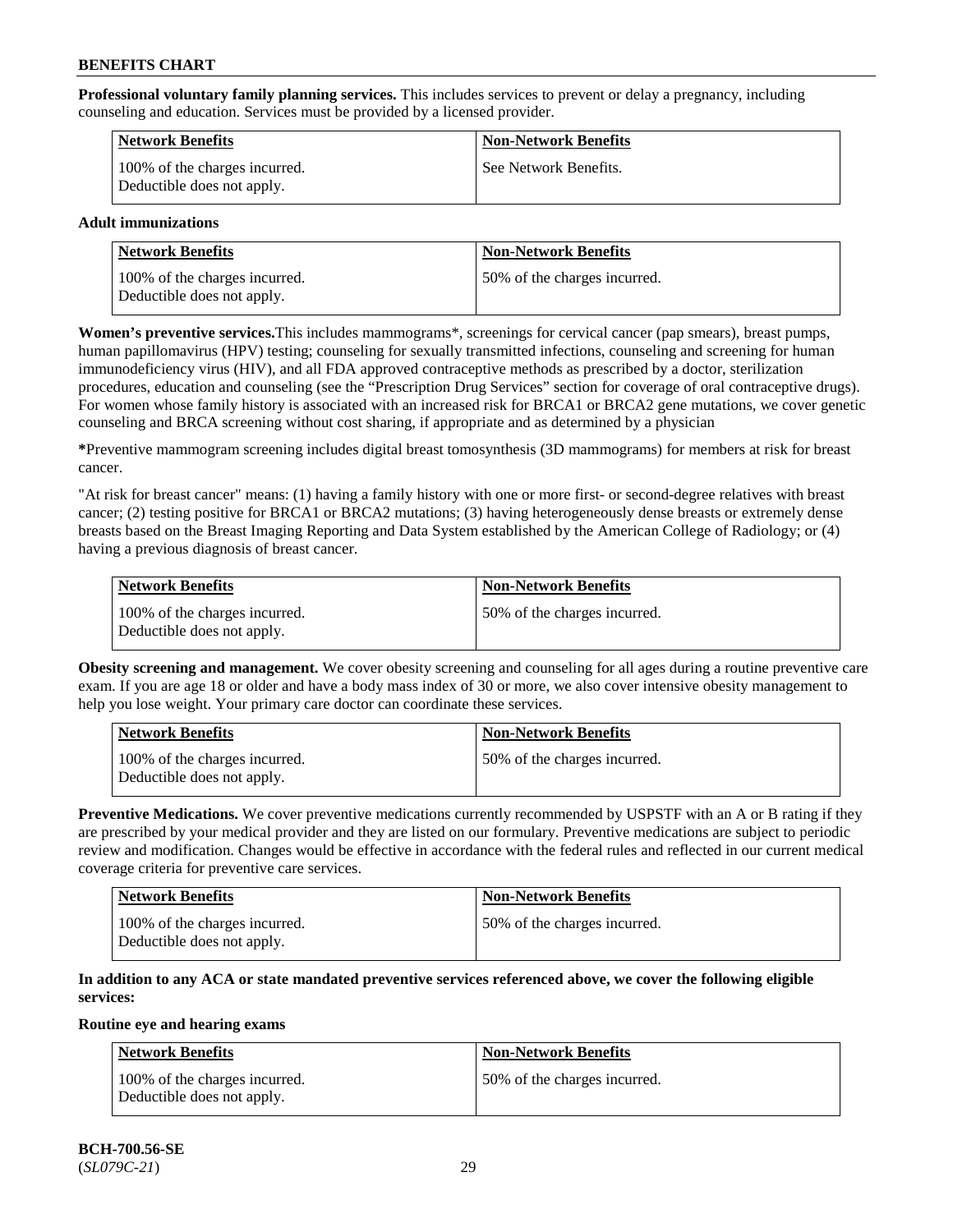**Ovarian cancer surveillance tests for women who are at risk.** "At risk for ovarian cancer" means (1) having a family history that includes any of the following: one or more first-degree or second-degree relatives with ovarian cancer, clusters of female relatives with breast cancer or nonpolyposis colorectal cancer; or (2) testing positive for BRCA1 or BRCA2 mutations. "Surveillance tests for ovarian cancer" means annual screening using: CA-125 serum tumor marker testing, transvaginal ultrasound, pelvic examination or other proven ovarian cancer screening tests currently being evaluated by the federal Food and Drug Administration or by the National Cancer Institute.

| <b>Network Benefits</b>                              | <b>Non-Network Benefits</b>                             |
|------------------------------------------------------|---------------------------------------------------------|
| Coverage level is same as corresponding Network      | Coverage level is same as corresponding Non-Network     |
| Benefit, depending on type of service provided, such | Benefit, depending on type of service provided, such as |
| as Diagnostic Imaging Services, Laboratory Services  | Diagnostic Imaging Services, Laboratory Services        |
| Office Visits for Illness or Injury or Preventive    | Office Visits for Illness or Injury or Preventive       |
| Services.                                            | Services.                                               |

#### **Limitations:**

• Services are not preventive if received as part of a visit to diagnose, manage or maintain an acute or chronic medical condition, illness or injury. When that occurs, unless otherwise indicated above, standard deductibles, copayments or coinsurance apply.

#### **Not Covered:**

See "Services Not Covered" in the Group Membership Contract.

### **SPECIFIED NON-NETWORK SERVICES**

### **Covered Services:**

We cover the following services when you elect to receive them from a non-network provider, at the same level of coverage we provide when you elect to receive the services from a network provider:

- Voluntary family planning of the conception and bearing of children.
- The provider visit(s) and test(s) necessary to make a diagnosis of infertility.
- Testing and treatment of sexually transmitted diseases (other than HIV).
- Testing for AIDS or other HIV-related conditions.

| <b>Network Benefits</b>                                                                                                                            | <b>Non-Network Benefits</b>                    |
|----------------------------------------------------------------------------------------------------------------------------------------------------|------------------------------------------------|
| Coverage level is same as corresponding Network<br>Benefit, depending on type of service provided, such as<br>Office Visits for Illness or Injury. | See Network Benefits for the services covered. |

#### **Not Covered:**

See "Services Not Covered" in the Group Membership Contract.

### **TELEMEDICINE BENEFIT**

#### **Covered Services:**

Telemedicine services are covered under this Benefits Chart, subject to our medical criteria.

| <b>Network Benefits</b>                                | <b>Non-Network Benefits</b>                            |
|--------------------------------------------------------|--------------------------------------------------------|
| Coverage level is same as corresponding Network        | Coverage level is same as corresponding Non-Network    |
| Benefit, depending upon type of service provided, such | Benefit, depending upon type of service provided, such |
| as Office Visits for Illness or Injury.                | as Office Visits for Illness or Injury.                |

#### **Not Covered:**

See "Services Not Covered" in the Group Membership Contract.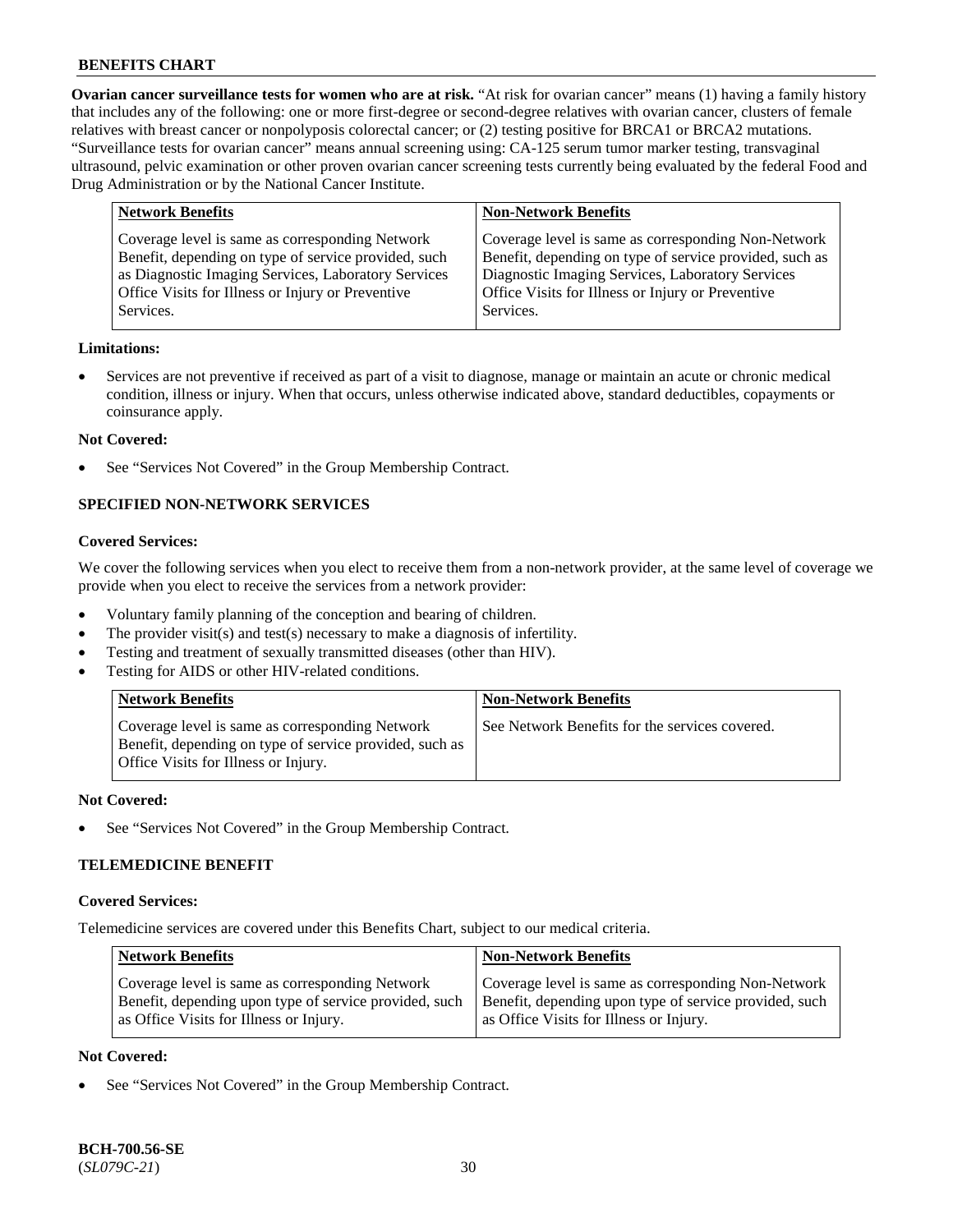### **TRANSPLANT SERVICES**

#### **Applicable Definitions:**

**Autologous.** This is when the source of cells is from the individual's own marrow or stem cells.

**Allogeneic.** This is when the source of cells is from a related or unrelated donor's marrow or stem cells.

**Autologous Bone Marrow Transplant.** This is when the bone marrow is harvested from the individual and stored. The patient undergoes treatment which includes tumor ablation with high-dose chemotherapy and/or radiation. The bone marrow is reinfused (transplanted).

**Allogeneic Bone Marrow Transplant.** This is when the bone marrow is harvested from the related or unrelated donor and stored. The patient undergoes treatment which includes tumor ablation with high-dose chemotherapy and/or radiation. The bone marrow is reinfused (transplanted).

**Autologous/Allogeneic Stem Cell Support.** This is a treatment process that includes stem cell harvest from either bone marrow or peripheral blood, tumor ablation with high-dose chemotherapy and/or radiation, stem cell reinfusion, and related care. Autologous/allogeneic bone marrow transplantation and high dose chemotherapy with peripheral stem cell rescue/support are considered to be autologous/allogeneic stem cell support.

**Designated Transplant Center.** This is any health care provider, group or association of health care providers designated by us to provide services, supplies or drugs for specified transplants for our members.

**Transplant Services.** This is transplantation (including transplants) of the human organs or tissue listed below, including all related post-surgical treatment and drugs and multiple transplants for a related cause. Transplant services do not include other organ or tissue transplants or surgical implantation of mechanical devices functioning as a human organ, except surgical implantation of an FDA approved Ventricular Assist Device (VAD) or total artificial heart, functioning as a temporary bridge to heart transplantation.

Prior authorization is required prior to consultation to support coordination of care and benefits.

#### **Covered Services:**

We cover eligible transplant services (as defined above) while you are covered under this Benefits Chart. Transplants that will be considered for coverage are limited to the following:

- Kidney transplants for end-stage disease.
- Cornea transplants for end-stage disease.
- Heart transplants for end-stage disease.
- Lung transplants or heart/lung transplants for: (1) primary pulmonary hypertension; (2) Eisenmenger's syndrome; (3) endstage pulmonary fibrosis; (4) alpha 1 antitrypsin disease; (5) cystic fibrosis; and (6) emphysema.
- Liver transplants for: (1) biliary atresia in children; (2) primary biliary cirrhosis; (3) post-acute viral infection (including hepatitis A, hepatitis B antigen e negative and hepatitis C) causing acute atrophy or post-necrotic cirrhosis; (4) primary sclerosing cholangitis; (5) alcoholic cirrhosis; and (6) hepatocellular carcinoma.
- Allogeneic bone marrow transplants or peripheral stem cell support associated with high dose chemotherapy for: (1) acute myelogenous leukemia; (2) acute lymphocytic leukemia; (3) chronic myelogenous leukemia; (4) severe combined immunodeficiency disease; (5) Wiskott-Aldrich syndrome; (6) aplastic anemia; (7) sickle cell anemia; (8) non-relapsed or relapsed non-Hodgkin's lymphoma; (9) multiple myeloma; and (10) testicular cancer.
- Autologous bone marrow transplants or peripheral stem cell support associated with high-dose chemotherapy for: (1) acute leukemias; (2) non-Hodgkin's lymphoma; (3) Hodgkin's disease; (4) Burkitt's lymphoma; (5) neuroblastoma; (6) multiple myeloma; (7) chronic myelogenous leukemia; and (8) non-relapsed non-Hodgkin's lymphoma.
- Pancreas transplants for simultaneous pancreas-kidney transplants for diabetes, pancreas after kidney, living related segmental simultaneous pancreas kidney transplantation and pancreas transplant alone.

For Network Benefits, charges for transplant services must be incurred at a designated transplant center.

The transplant-related treatment provided, including expenses incurred for directly related donor services, shall be subject to and in accordance with the provisions, limitations, maximum and other terms of this Benefits Chart.

Medical and hospital expenses of the donor are covered only when the recipient is a member and the transplant and directly related donor expenses have been prior authorized for coverage. Treatment of medical complications that may occur to the donor are not covered. Donors are not considered members, and are therefore not eligible for the rights afforded to members under the Contract.